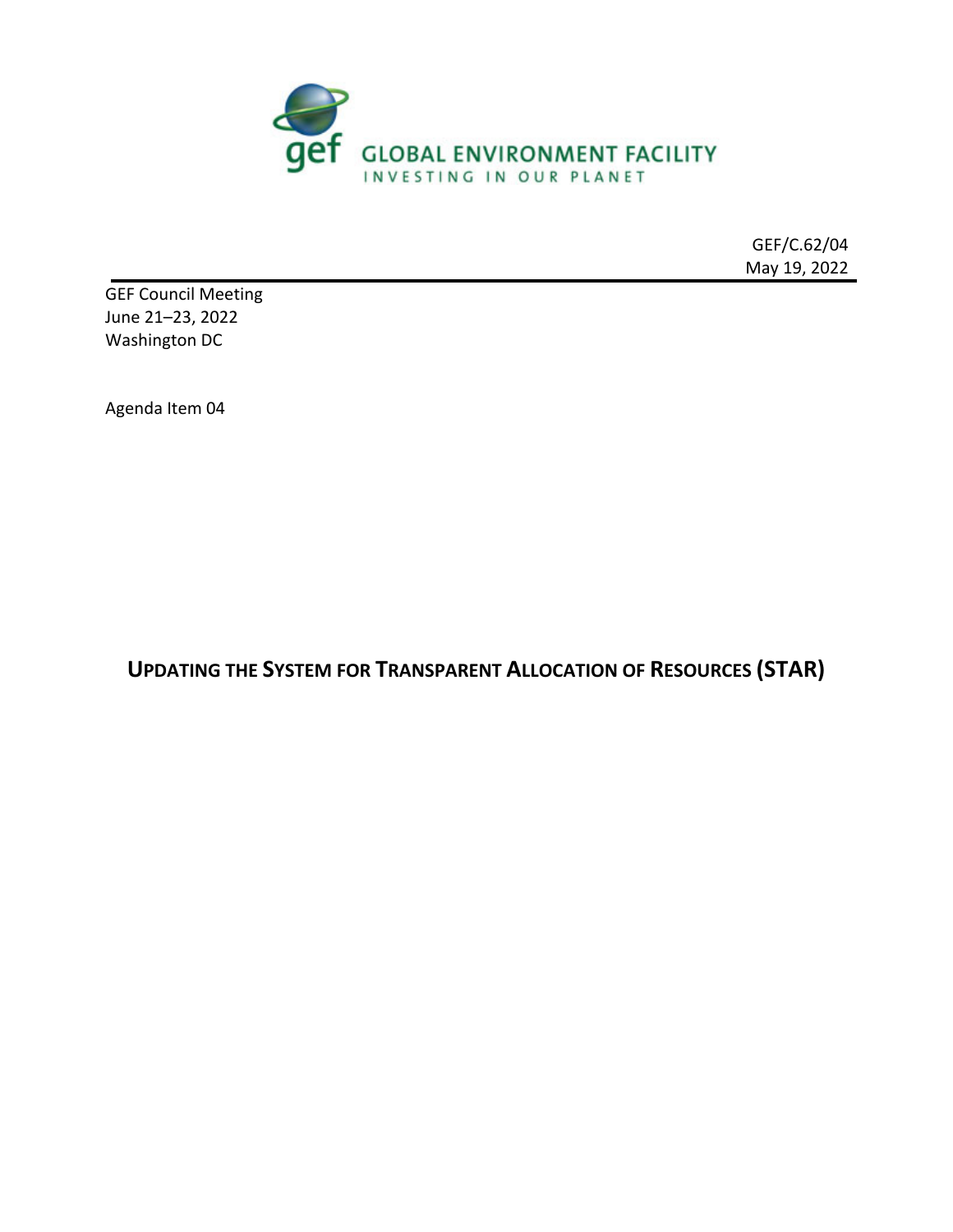#### **Recommended Council Decision:**

The Council, having reviewed document GEF/C.62/04: *Updating the System for Transparent Allocation of Resources (STAR)*, approves the STAR Policy contained in Annex I, which replaces and supersedes all relevant previous Council decisions regarding STAR.

The Council takes note of the STAR Index descriptions and methodologies in Annex IA, and requests the GEF Secretariat to continue to explore options to reflect vulnerability considerations in the STAR for GEF‐9.

The Council welcomes the STAR Guidelines in Annex IB, and the operational details of the competitive window in Annex IC.

The Council requests the GEF Secretariat to monitor the utilization of STAR resources relative to portfolio-level targets on focal-area financing, monitor achievement of results over the GEF‐8 period, and report on progress towards those targets with each Work Program of GEF‐ 8 and in the semiannual Corporate Scorecard. The Council also requests that the Secretariat organize a mid‐term review to assess portfolio performance under full flexibility, and to identify potential measures if portfolio-level focal area financing are not progressing to meet the agreed targets.

The Council requests that the Independent Evaluation Office evaluate STAR as part of its Eighth Comprehensive Evaluation of the GEF (OPS7), and that it shares its findings, conclusions, and recommendations in sufficient time to inform the negotiations on the ninth replenishment of the GEF Trust Fund.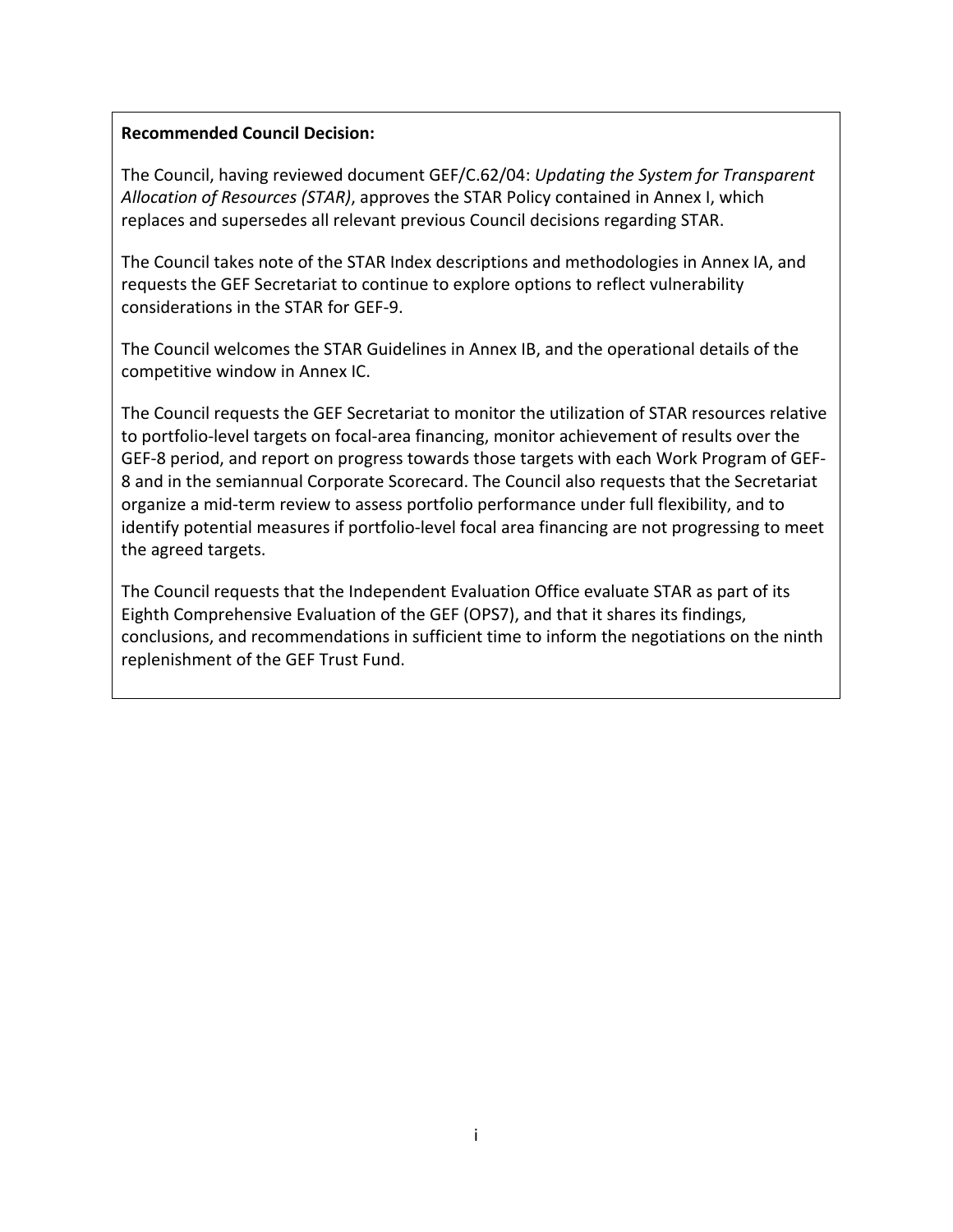## **Table of Contents**

| Annex I: Policy for the System for Transparent Allocation of Resources (STAR)  8     |  |
|--------------------------------------------------------------------------------------|--|
|                                                                                      |  |
| Annex IB: Guidelines for the System for Transparent Allocation of Resources (STAR)21 |  |
|                                                                                      |  |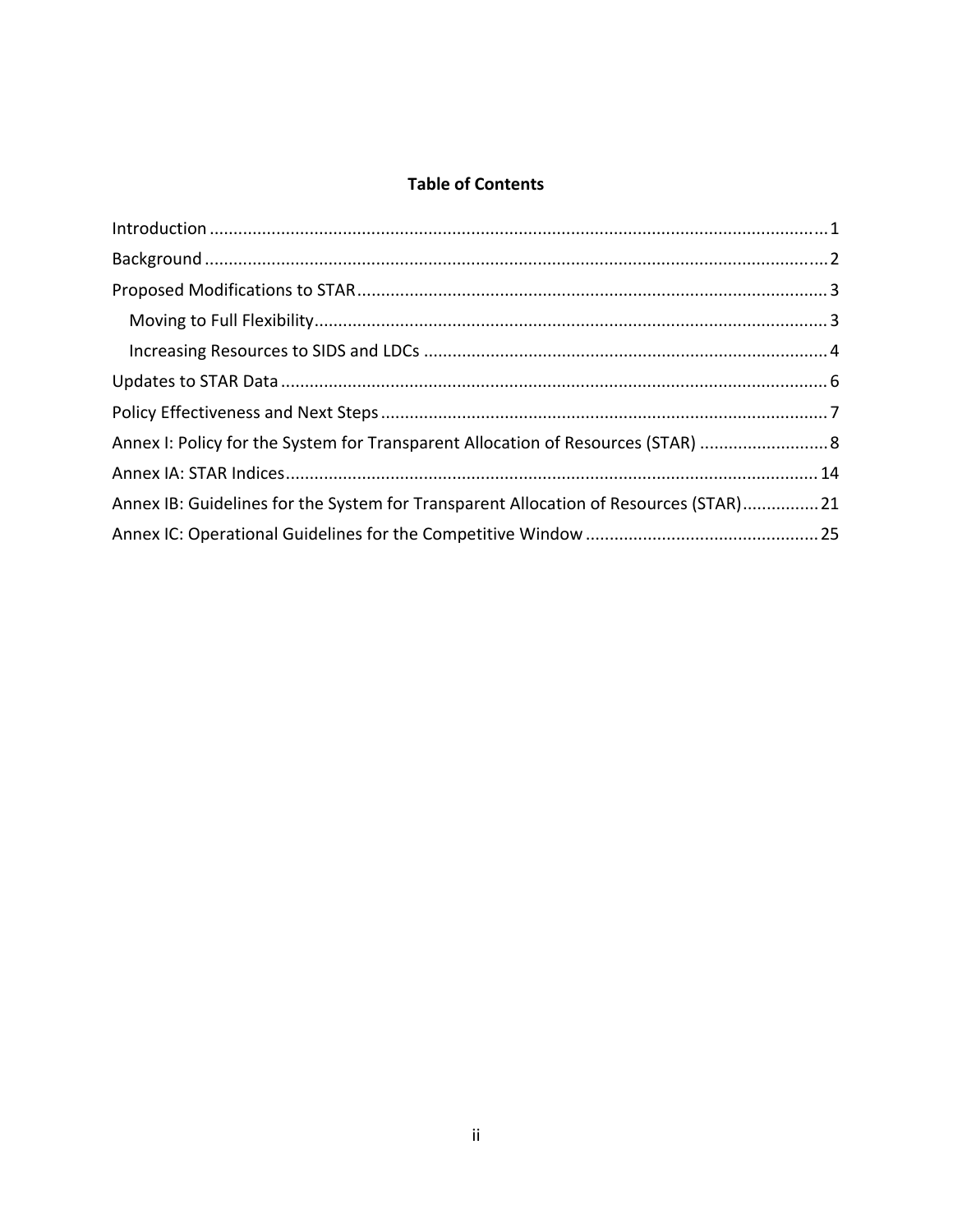#### **INTRODUCTION**

1. Participants to the eighth replenishment of the GEF Trust Fund (GEF‐8) recognized "the key role that the GEF‐8 System for Transparent Allocation of Resources (STAR) will play in helping countries achieve their global commitments in the next decades". Participants further agreed with "the increased share of allocated funds to Small Island Developing States (SIDS) and Least Developed Countries (LDCs) in the GEF‐8 STAR"1

2. Having considered the Secretariat's analysis of  $STAR<sup>2</sup>$  as well as the eighth replenishment negotiations<sup>3</sup>, Participants requested the Secretariat, in its proposal to the Council for updating STAR, include the following: "

- a proposal for recipient countries to have full flexibility in the use of their GEF‐8 STAR allocations;
- a harmonization of the SIDS floors with the LDC floors, and a raising of these aggregate floors to US\$ 8 million, as well as a raising of the floors for non-SIDS and non-LDCs to US\$ 5 million;
- a lowering of the focal area ceilings to 6 percent;
- an increase in the weight of the GDP per capita index to -0.16;
- the creation of a competitive window in STAR, amounting to 8 percent of the STAR Allocation of the 5 top STAR recipient countries, excluding SIDS and LDCs, with a thematic focus to encourage country‐driven investments that enhance domestic policy coherence while reflecting the national policy landscape and aligning with other national GEF programming." <sup>4</sup>

3. Pursuant to the GEF‐8 policy recommendations, this document presents for Council consideration a STAR Policy (Annex I) that will replace and supersede all relevant previous Council decisions regarding STAR. To enhance transparency and to support the effective implementation of the proposed policy, the STAR Guidelines contained in Annex IB provide further details on procedural steps and practices. The operational details of the competitive window are articulated in the Operational Guidelines in Annex IC.

<sup>1</sup> GEF/C.62/03, *Summary of the Negotiations of the Eighth Replenishment of the GEF Trust Fund*

<sup>2</sup> GEF/R.08/31, *GEF‐8 Policy Directions,* https://www.thegef.org/sites/default/files/documents/2022‐ 04/GEF\_R.08\_31\_GEF-8\_Policy\_Directions.pdf

<sup>3</sup> GEF/C.62/03, *Summary of the Negotiations of the Eighth Replenishment of the GEF Trust Fund*  $4$  Ibid.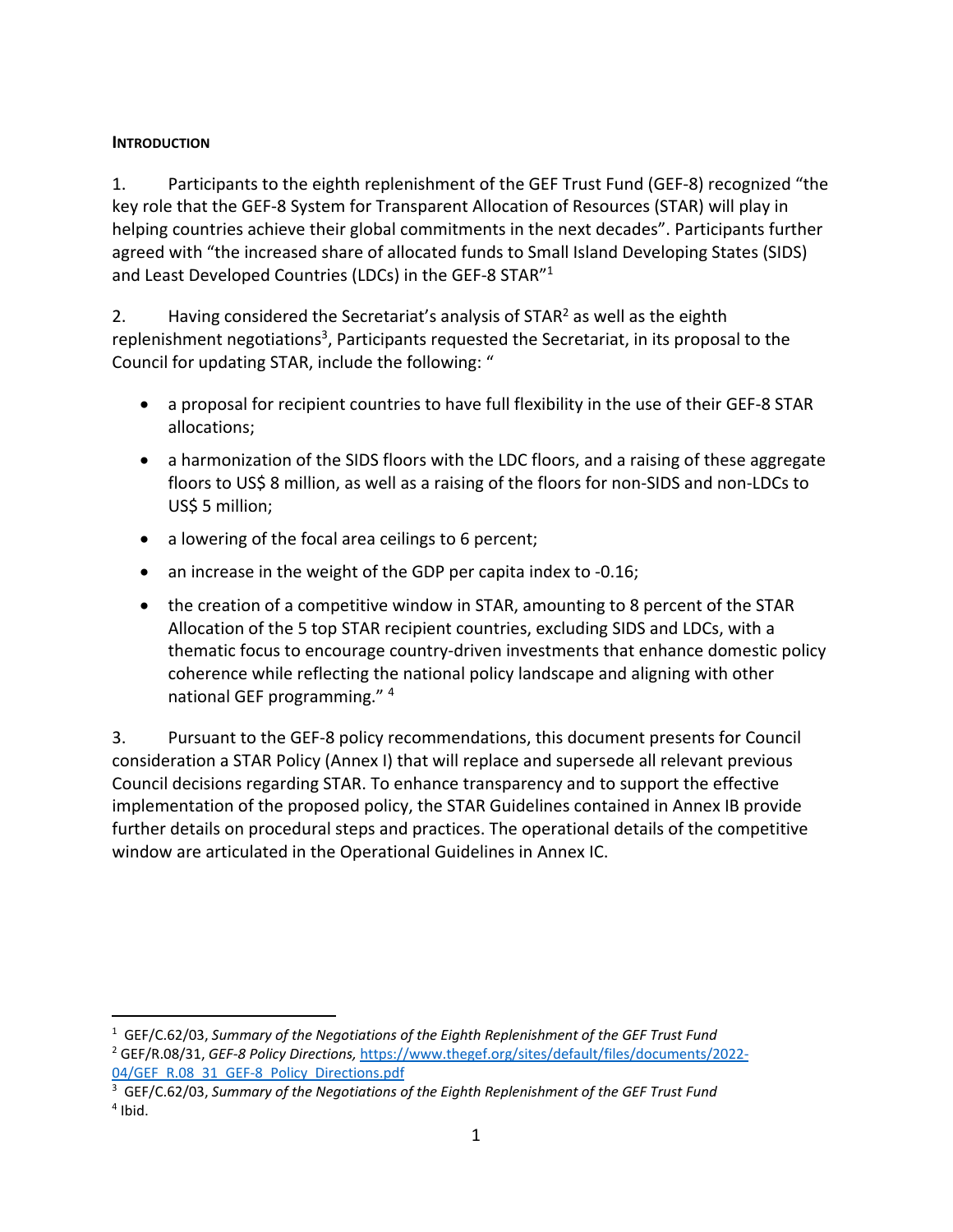### **BACKGROUND**

4. In GEF‐4, the Resource Allocation Framework (RAF) was introduced and adopted by the Council at its special meeting in August 2005, described in the document *GEF/C.27/Inf.8/Rev.1, The GEF Resource Allocation Framework.5*

5. In GEF‐5, the renamed "System for Transparent Allocation of Resources"(STAR) was created based on RAF. The Council approved the key design elements of STAR at its 36<sup>th</sup> meeting in November 20096 , based on document GEF/G.36/6.Rev.1, *System for a Transparent Allocation of Resources (STAR)*<sup>7</sup> . The initial operational procedures8 for STAR were approved at the  $38<sup>th</sup>$  Council meeting in July 2010<sup>9</sup>.

6. For GEF-6, at its 46<sup>th</sup> meeting in May 2014 the Council agreed on several modifications to STAR following the agreed policy recommendations for the GEF-6<sup>10</sup>. Those modifications, along with updated operational procedures, are described in the document GEF/C.46/05/Rev.01, *Proposal for the System of Transparent Allocation of Resources (STAR) for GEF‐6*11.

7. For GEF-7, the Council approved the STAR Policy at the 54<sup>th</sup> Council meeting in June 2018, which updated and superseded relevant previous Council decisions regarding STAR. The updates are reflected in the document GEF/C.54/03/Rev.01 *Updating the System for Transparent Allocation of Resources (STAR).12*

8. This document therefore outlines the modifications to STAR reflecting the GEF‐8 replenishment discussions and in line with the GEF-8 policy recommendations<sup>13</sup>. The proposed GEF‐8 STAR Policy reflecting these changes, and associated Guidelines, is found in Annex I.

5 Operational Procedures for STAR 0 1.pdf

http://www.thegef.org/sites/default/files/council‐meeting‐

<sup>11</sup> http://www.thegef.org/sites/default/files/council‐meeting‐

<sup>5</sup> https://www.thegef.org/sites/default/files/council-meeting-documents/C.27.Inf\_.8.Rev\_.1\_RAF.pdf

<sup>6</sup> *Joint Summary of the Chairs, 36th GEF Council Meeting, November 10–12, 2009*

http://www.thegef.org/sites/default/files/council-meeting-documents/Joint\_Summary\_C.36\_0\_1.pdf 7 http://www.thegef.org/sites/default/files/council-meeting-documents/C.36.6\_STAR.FInal\_\_4.pdf

<sup>8</sup> GEF/C.38/09/Rev.1, *GEF‐5 Operational Procedures for the System for a Transparent Allocation of Resources (STAR),* http://www.thegef.org/sites/default/files/council‐meeting‐documents/C.38.9\_Rev1\_GEF‐

<sup>9</sup> *Joint Summary of the Chairs, 38th GEF Council Meeting, June 29–July 1, 2010*,

http://www.thegef.org/sites/default/files/council‐meeting‐

documents/Joint Summary of the Chair.FINAL June 2010 4.pdf

<sup>10</sup> *Joint Summary of the Chairs, 46th GEF Council Meeting, May 25–27, 2014*

documents/Joint Summary of the Chairs. 46th GEF Council Meeting 1.pdf

documents/GEF.C.46.05.Rev .01 Proposal for the System of Transparent Allocation of Resources %28STAR% 29 for GEF-6 May 19 2014 5.pdf

<sup>12</sup> https://www.thegef.org/sites/default/files/council-meeting-documents/EN\_GEF.C.54.03.Rev\_.01\_STAR.pdf <sup>13</sup> GEF/R.08/32, *Revised Policy Recommendations*, https://www.thegef.org/sites/default/files/documents/2022‐ 04/GEF\_R.08\_32\_Revised\_Policy\_Recommendations.pdf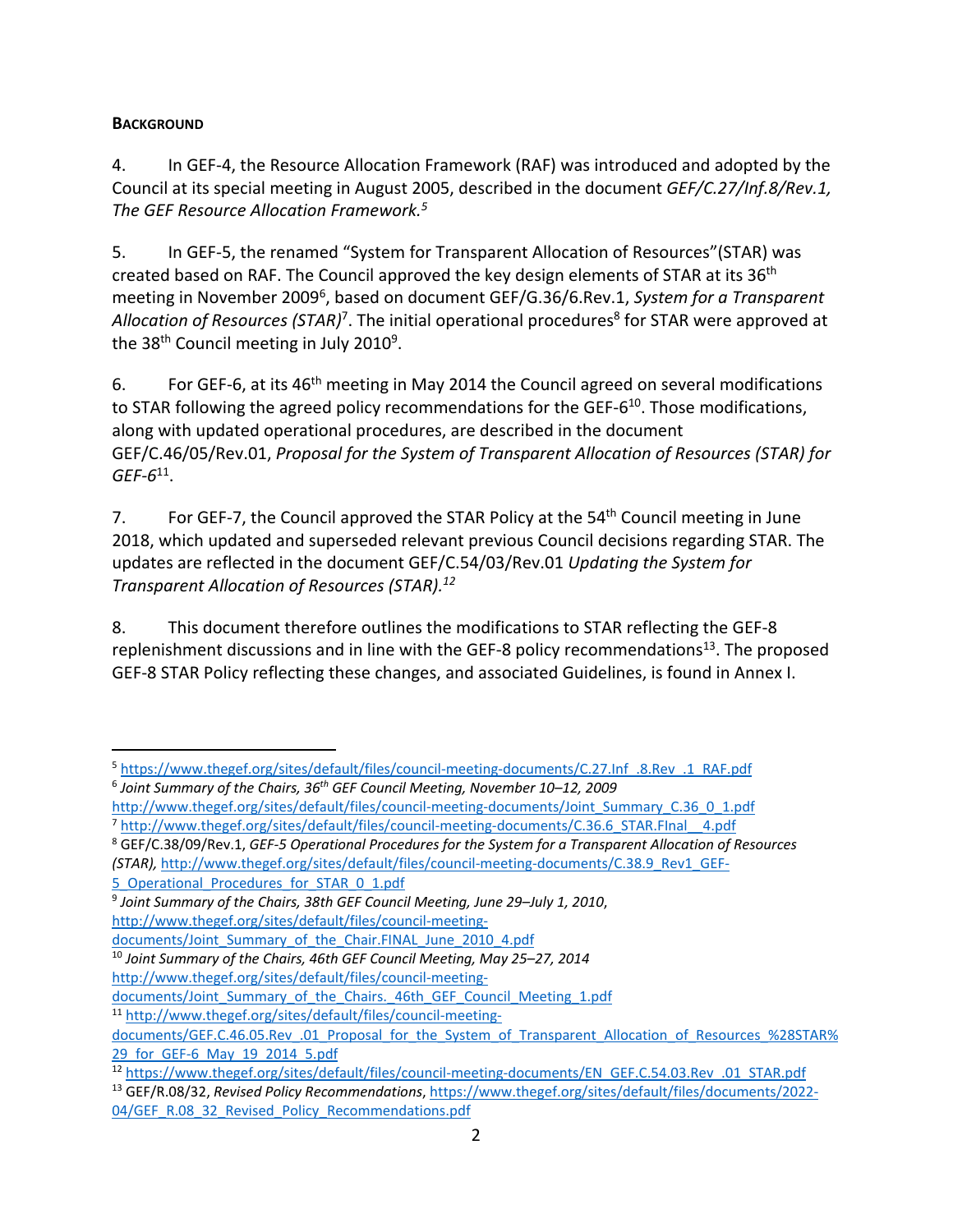#### **PROPOSED MODIFICATIONS TO STAR**

9. In line with the GEF-8 policy recommendations above, the GEF-8 STAR Policy in Annex I will introduce the following modifications to STAR:

#### **Moving to Full Flexibility**

10. Flexibility of STAR resources measures the ability of countries to move their allocated resources across their focal area lines. Based on the evidence<sup>14</sup>, for GEF-8, all STAR recipient countries will be provided full flexibility to program resources across the three STAR focal areas (Table 1).

| <b>Total Country</b><br><b>Allocation</b>        | GEF-4 | GEF-5                   | GEF-6                   | GEF-7                        | GEF-8               |
|--------------------------------------------------|-------|-------------------------|-------------------------|------------------------------|---------------------|
| Up to 7                                          | 0     | <b>Full Flexibility</b> | <b>Full Flexibility</b> | <b>Full Flexibility</b>      |                     |
| 7 to 20                                          | 0     | 0.2                     |                         | 2 or 13% of                  | Full<br>Flexibility |
| 20 to 100                                        | 0     | 1                       | 2                       | total country<br>allocation, |                     |
| 100 or more                                      | 0     | 2                       |                         | whichever is<br>higher       |                     |
| <b>Share of total STAR</b><br><i>allocations</i> | 0%    | 16%                     | 20%                     | 30%                          | 100%                |

#### **Table 1: Flexibility Allowances across GEF phases (US\$ million)**

11. In light of the full flexibility feature, the Secretariat will expand the use of the Rio Marker methodology to include biodiversity-related and land degradation-related financing. The Rio Markers were introduced by the OECD‐Development Assistance Committee (DAC) in 1998 to monitor development finance flows targeting the objectives of the Rio Conventions on biodiversity, climate change and desertification.<sup>15</sup> Rio-markers can play an important role in tracking the total amount of funds that contribute towards global environmental benefits in a particular focal area. Based on the request of Participants to the GEF-7 Replenishment,<sup>16</sup> the Secretariat has throughout GEF‐7 already been using Rio Markers to routinely monitor the share of climate‐related financing. This expansion will therefore ensure that the objectives from the three Rio Conventions (the Convention on Biological Diversity, the United Nations

<sup>14</sup> GEF/C.61/Inf.08, *The Use of Flexibility of STAR*, https://www.thegef.org/sites/default/files/documents/2021‐ 12/EN\_GEF.C.61.Inf\_.08\_Use\_Flexibility\_STAR.pdf

<sup>15</sup> *OECD DAC Rio Markers for Climate Handbook*, https://www.oecd.org/dac/environment‐ development/Revised%20climate%20marker%20handbook\_FINAL.pdf

<sup>16</sup> GEF/C.54/19/Rev.03, *Negotiations of the Seventh Replenishment of the GEF Trust Fund,* (https://www.thegef.org/sites/default/files/council‐meeting‐ documents/EN\_GEF.C.54.19.Rev\_.03\_Replenishment.pdf)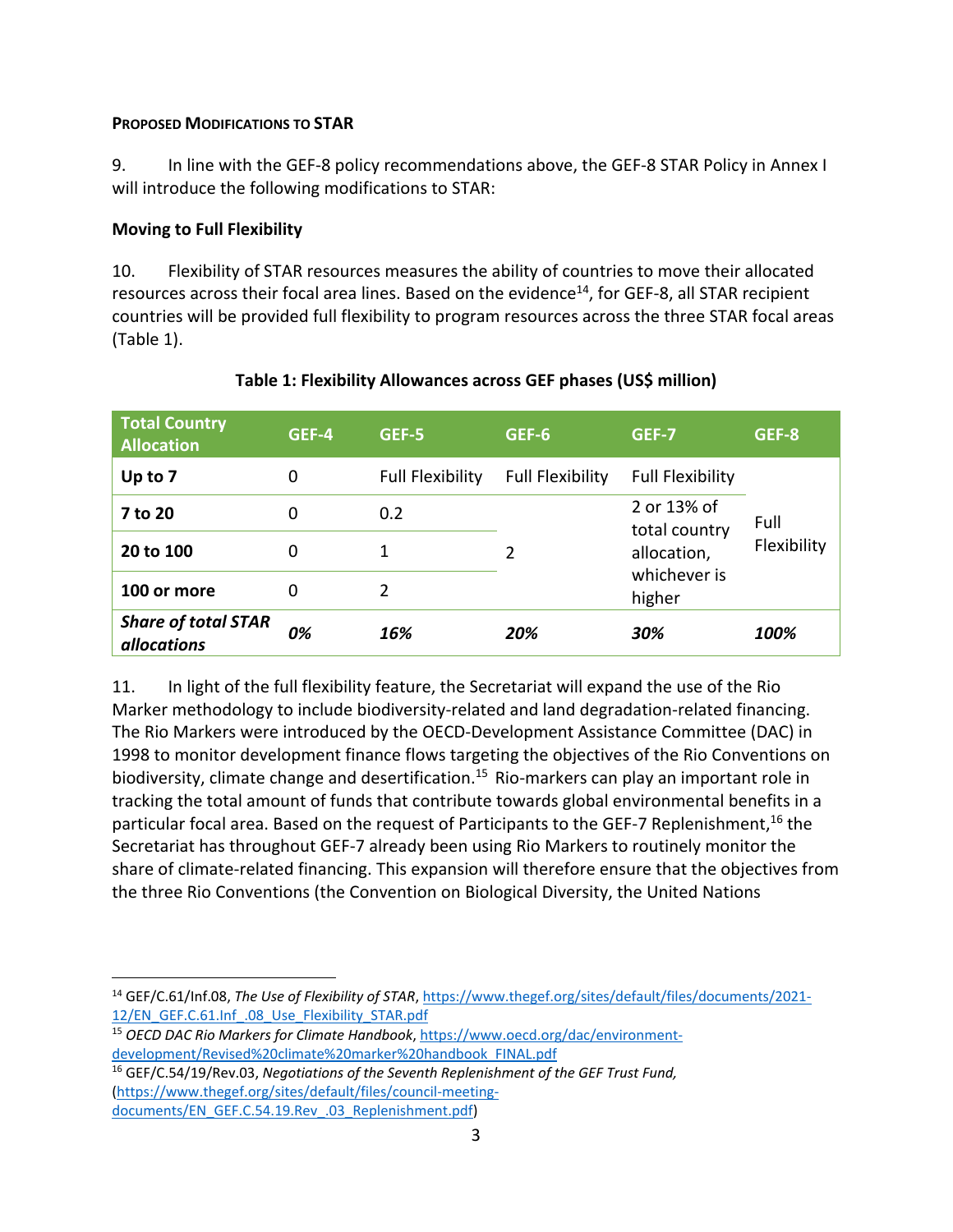Convention to Combat Desertification, and the United Nations Framework Convention on Climate Change) are systematically traced under a system of full flexibility.<sup>17</sup>

12. The Secretariat will monitor the use of Rio Markers and the relevant shares of financing directly and indirectly related to these thematic areas. The Secretariat will also track the utilization of STAR resources to maintain portfolio‐level targets on focal‐area financing and monitor results met over the GEF‐8 replenishment period, and report on progress towards those targets with each work program of the GEF‐8 cycle through the semi‐annual Corporate Scorecard. The Secretariat will organize a mid‐term review to review and report on the experience of GEF‐8 approvals under full flexibility, and to identify potential measures if portfolio‐level focal area financing is not progressing to meet the agreed targets.

### **Increasing Resources to SIDS and LDCs**

13. The GEF‐8 STAR Model will enhance resources to SIDS and LDCs through: (i) harmonizing the SIDS floors with the LDC floors, (ii) increasing this newly defined floor, (iii) reducing the focal area ceilings, and (iv) increasing the weight of the GDP Index.

# *Harmonizing and increasing the focal area floors*

14. When introduced into the GEF-4 allocation system, the focal area allocation floors were set at aggregate levels of US\$ 2 million,<sup>18</sup> doubled to US\$ 4 million in GEF-5,<sup>19</sup> and in GEF-6 increased for LDCs only to aggregate US\$ 6 million.<sup>20</sup> These differential floor amounts for LDCs and non‐LDCs were maintained for GEF‐7 (although they were rebalanced among focal areas to reflect the changing focal area distributions). $21$ 

15. The GEF‐8 STAR Model will feature a harmonization by raising the SIDS floors to the level of the LDC floors. This will therefore result in two categories of floors: "SIDS and LDCs", and "Other Countries".

16. Furthermore, aggregate LDC floors (US\$ 6 million) have not increased since GEF‐6, and the aggregate SIDS floors (US\$ 4 million) have not increased since GEF‐5. Therefore, the GEF‐8

<sup>&</sup>lt;sup>17</sup> Rio Markers are a well-used tool across the donor world - DAC members are in fact requested to indicate for each development finance activity whether or not the activity targets the respective environmental objectives of the Rio Markers.

<sup>18</sup> GEF/C.27/Inf.8/Rev.1 *The GEF Resource Allocation Framework,* https://www.thegef.org/council‐meeting‐ documents/gef‐resource‐allocation‐framework

<sup>19</sup> GEF/C.36/6, *System for a Transparent Allocation of Resources (STAR): Options and Scenarios*, https://www.thegef.org/council-meeting-documents/system-transparent-allocation-resources-star-options-andscenarios

<sup>&</sup>lt;sup>20</sup> GEF/C.46/05/Rev.01, Proposal for the System of Transparent Allocation of Resources (STAR) for GEF-6, https://www.thegef.org/sites/default/files/council-meeting-

documents/GEF.C.46.05.Rev\_.01\_Proposal\_for\_the\_System\_of\_Transparent\_Allocation\_of\_Resources\_%28STAR% 29 for GEF-6 May 19 2014 5.pdf

<sup>21</sup> GEF/C.54/03/Rev.01, *Updating the System for Transparent Allocation of Resources (STAR),* https://www.thegef.org/sites/default/files/council-meeting-documents/EN\_GEF.C.54.03.Rev\_.01\_STAR.pdf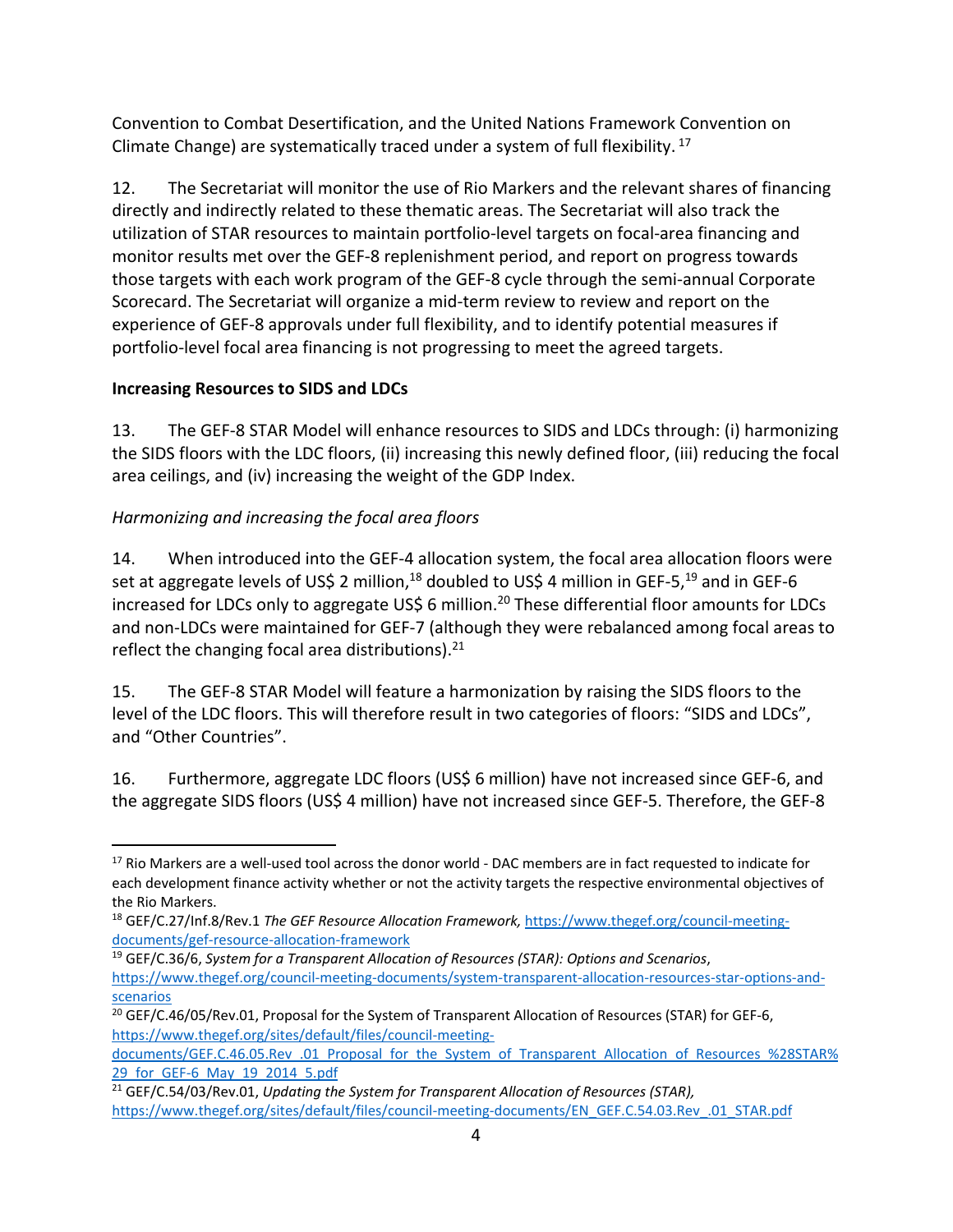STAR Model will increase this newly-defined aggregate "SIDS and LDCs" floor to US\$ 8 million and increase the Non-SIDS/LDCs aggregate floor to US\$ 5 million, with the individual focal area allocation floors reflecting the balance of the allocation of resources across the three STAR focal areas as per the GEF-8 financing distribution<sup>22</sup> (Table 2).

|                         | <b>LDCs</b> | LDCs/SIDS | <b>Non-LDCs</b> | Non-LDCs/SIDS |
|-------------------------|-------------|-----------|-----------------|---------------|
|                         | GEF-7       | GEF-8     | GEF-7           | GEF-8         |
| <b>Biodiversity</b>     |             |           |                 |               |
| <b>Climate Change</b>   | 1.5         |           |                 |               |
| <b>Land Degradation</b> | 1.5         |           |                 |               |
| <b>Aggregate Floor</b>  |             |           |                 |               |

#### **Table 2: Harmonizing and increasing the minimum allocation floors for GEF‐8 (US\$ million)**

#### *Reducing the focal area ceilings*

17. The model will also reduce focal area ceilings to 6%. The focal area ceilings were initially introduced in GEF‐4 at 15% of focal area allocations for climate change and 10% for biodiversity,<sup>23</sup> modified in GEF-5 to 11% for climate change and 10% for both biodiversity and land degradation,<sup>24</sup> and then harmonized to 10% across all three focal areas in GEF-6.<sup>25</sup> In GEF-8, the focal area ceilings will be further reduced to 6%.

#### *Increasing the Weight of the GDP Index*

18. The GEF‐8 STAR Model also will increase the weighting of the GDP Index from ‐0.12 to ‐ 0.16. In GEF‐5, the GDP Index was introduced to the model. Since then, the weight of GDP Index has been a core feature of increasing resources to SIDS and LDCs, with an increasing magnitude across every successive GEF cycle. From GEF‐5 to GEF‐6 the weight of the GDP Index was doubled from -0.04 to -0.08, as recommended by IEO $^{26}$  and in GEF-7, the weight was continuously increased to ‐0.12. The GEF‐8 model features a further increase of the GDP Index weight, at ‐0.16.

<sup>22</sup> GEF/C.62/03, *Summary of the Negotiations of the Eighth Replenishment of the GEF Trust Fund* <sup>23</sup> GEF/C.27/Inf.8/Rev.1 *The GEF Resource Allocation Framework,* https://www.thegef.org/council‐meeting‐

documents/gef‐resource‐allocation‐framework

<sup>24</sup> GEF/C.36/6, *System for a Transparent Allocation of Resources (STAR): Options and Scenarios*, https://www.thegef.org/council-meeting-documents/system-transparent-allocation-resources-star-options-andscenarios

<sup>&</sup>lt;sup>25</sup> GEF/C.46/05/Rev.01, Proposal for the System of Transparent Allocation of Resources (STAR) for GEF-6, https://www.thegef.org/sites/default/files/council-meeting-

documents/GEF.C.46.05.Rev\_.01\_Proposal\_for\_the\_System\_of\_Transparent\_Allocation\_of\_Resources\_%28STAR% 29 for GEF-6 May 19 2014 5.pdf

<sup>26</sup> *Mid Term Evaluation of the System for Transparent Allocation of Resources*, https://www.gefieo.org/sites/default/files/documents/star‐2014‐approach‐paper.pdf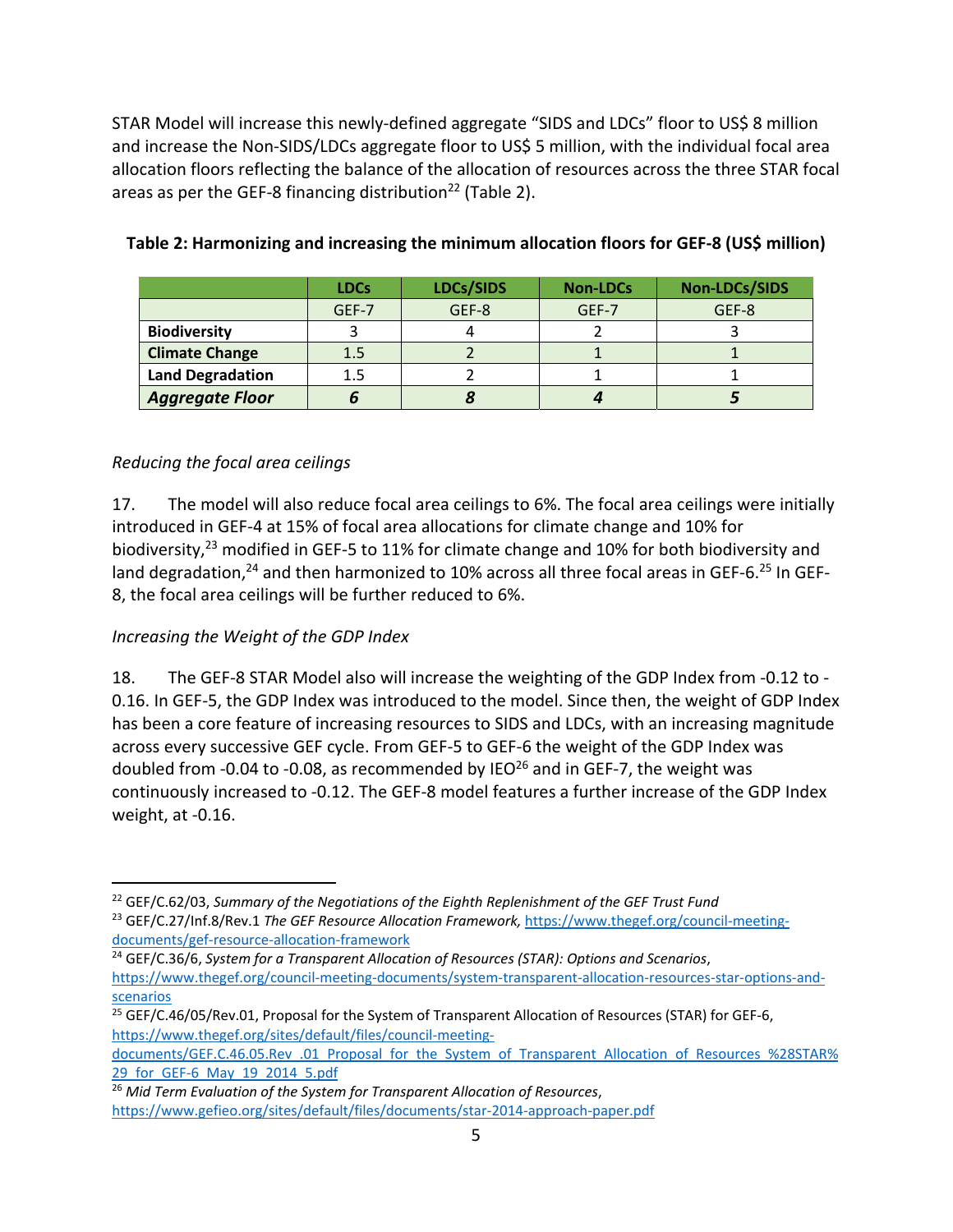#### **UPDATES TO STAR DATA**

19. As was done in every GEF cycle, the STAR model has undergone rigorous data updates for the existing STAR indices and sub-indices. Data was updated to the latest available data as of June 2021, as follows:

- (a) all country categories were updated, including income and LDC categories,
- (b) all components of the Global Benefits Index for Climate Change were updated, inclusive of the sub‐indices on (i) Greenhouse Gas Emissions and Emissions per GDP from the World Resources Institute<sup>27</sup> and (ii) Forestry from the Food and Agricultural Organization<sup>28</sup>,
- (c) all components of the Global Benefits Index for Land Degradation were updated, inclusive of the sub‐indices on (i) Drylands from the UN Environment World Conservation Monitoring Centre<sup>29</sup>, which had not previously been updated since the first Land Degradation datasets of GEF‐5, (ii) Rural Population from the World Bank<sup>30</sup> and (iii) Territory Affected from the Conservation International $31$ ,
- (d) the Global Benefits Index for Biodiversity was rolled over from GEF‐7, which had been updated at the time to reflect latest the available datasets on global biodiversity as of July 2017<sup>32</sup>,
- (e) the Institutional Assessment sub‐indicator of the Country Performance Index from the World Bank<sup>33</sup> was updated, inclusive of its components of (i) the Country Environmental Policy and Institutional Assessment, and (ii) the Broad Framework Indicator,
- (f) the Portfolio Performance sub‐index of the Country Performance Index was updated from (i) project implementation reports from the GEF Portal<sup>34</sup>, and a further data change was undertaken to restrict PIR ratings to projects under implementation in the last 5 years, as per the findings of the IEO's 2017 STAR

<sup>27</sup> https://www.climatewatchdata.org/ghg‐

emissions?calculation=PER\_GDP&end\_year=2018&gases=co2&regions=WORLD&sectors=total-excludinglucf&start\_year=1990. The Climate Watch data derives

directly from the United Nations Framework Convention on Climate Change (UNFCCC).

<sup>28</sup> https://fra‐data.fao.org/WO/fra2020/dataDownload/

<sup>29</sup> https://data.landportal.info/book/dataset/unep‐wcmc‐dry

<sup>30</sup> https://data.worldbank.org/indicator/SP.RUR.TOTL.ZS

<sup>31</sup> http://trends.earth/docs/en/

<sup>&</sup>lt;sup>32</sup> This exercise was undertaken by the GEF in collaboration with The UN Environment World Conservation Monitoring Centre (UNEP‐WCMC), the specialist biodiversity assessment centre of UN Environment. The information base used in the new analysis consists of the most up-to-date and reliable data on the distribution of species, habitats and ecoregion boundaries available on a global scale. The updated Global Benefits Index for Biodiversity is described in detail in Annex IA.

<sup>33</sup> https://datacatalog.worldbank.org/int/search/dataset/0038988

<sup>34</sup> https://gefportal.worldbank.org/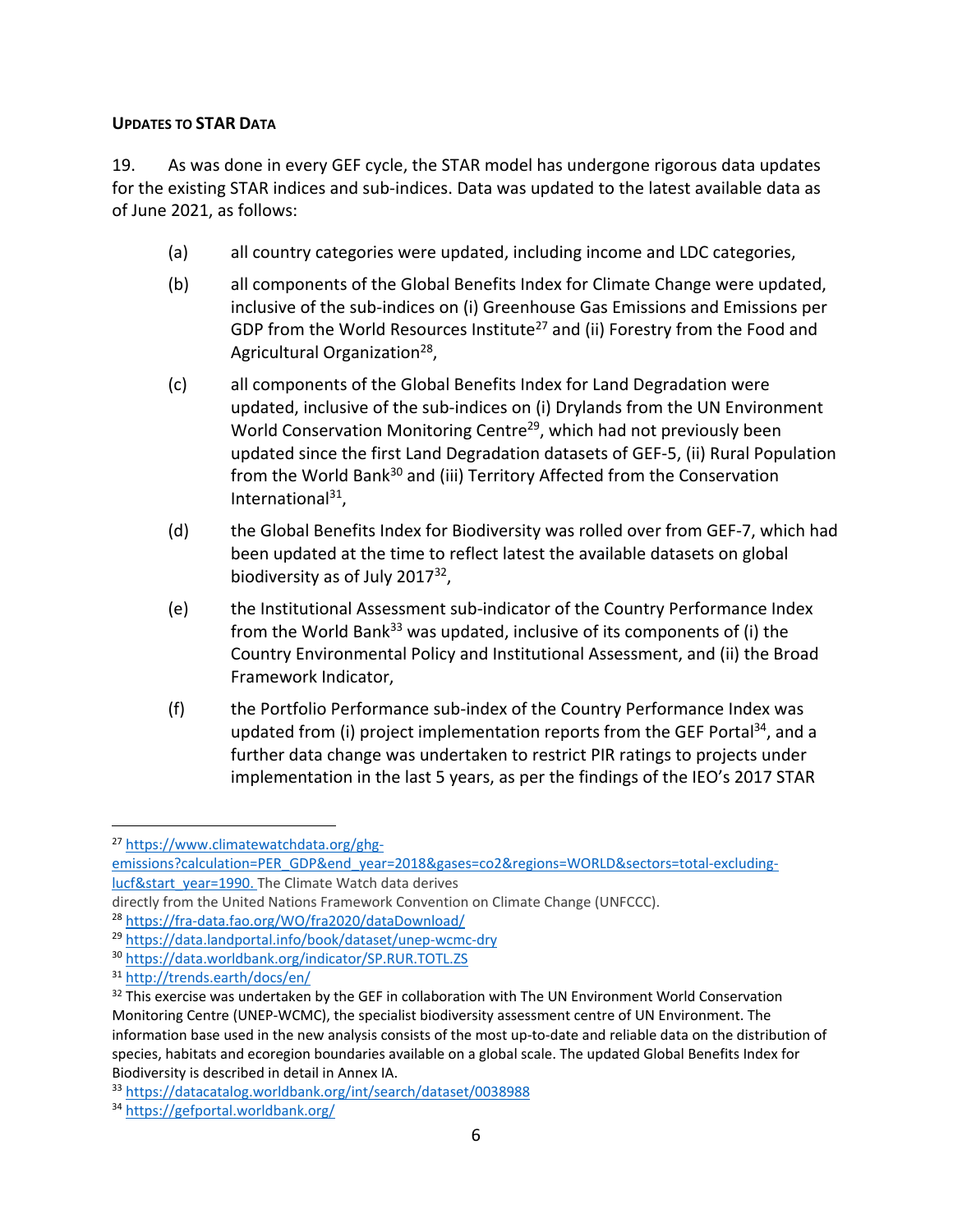Evaluation,35 and (ii) terminal evaluation reports from the Independent Evaluation Office<sup>36</sup>,

(g) The GDP‐based Index comprising GDP per capita was updated from the World Bank.37

#### **POLICY EFFECTIVENESS AND NEXT STEPS**

20. The GEF-8 STAR Policy will come into effect on July 1, 2022 and be applied in the calculation of initial STAR country allocations for GEF‐8, which will be made publicly available on July 1, 2022.

21. The Secretariat will organize a mid-term review to enable the Council to assess portfolio performance under full flexibility, and to identify potential measures if portfolio-level focal area financing are not progressing to meet the agreed targets.

<sup>35</sup> GEF/ME/C.53/Inf.10, *Review of the GEF's System for Transparent Allocation of Resources*, https://www.thegef.org/sites/default/files/council-meeting-

documents/EN\_GEF.ME\_C.53\_Inf.10\_Eval\_of%20GEF\_System\_for\_transparent%20alloc\_of\_Resources\_Nov\_2017. pdf

<sup>36</sup> https://www.gefieo.org/data-ratings

<sup>37</sup> https://data.worldbank.org/indicator/NY.GDP.PCAP.CD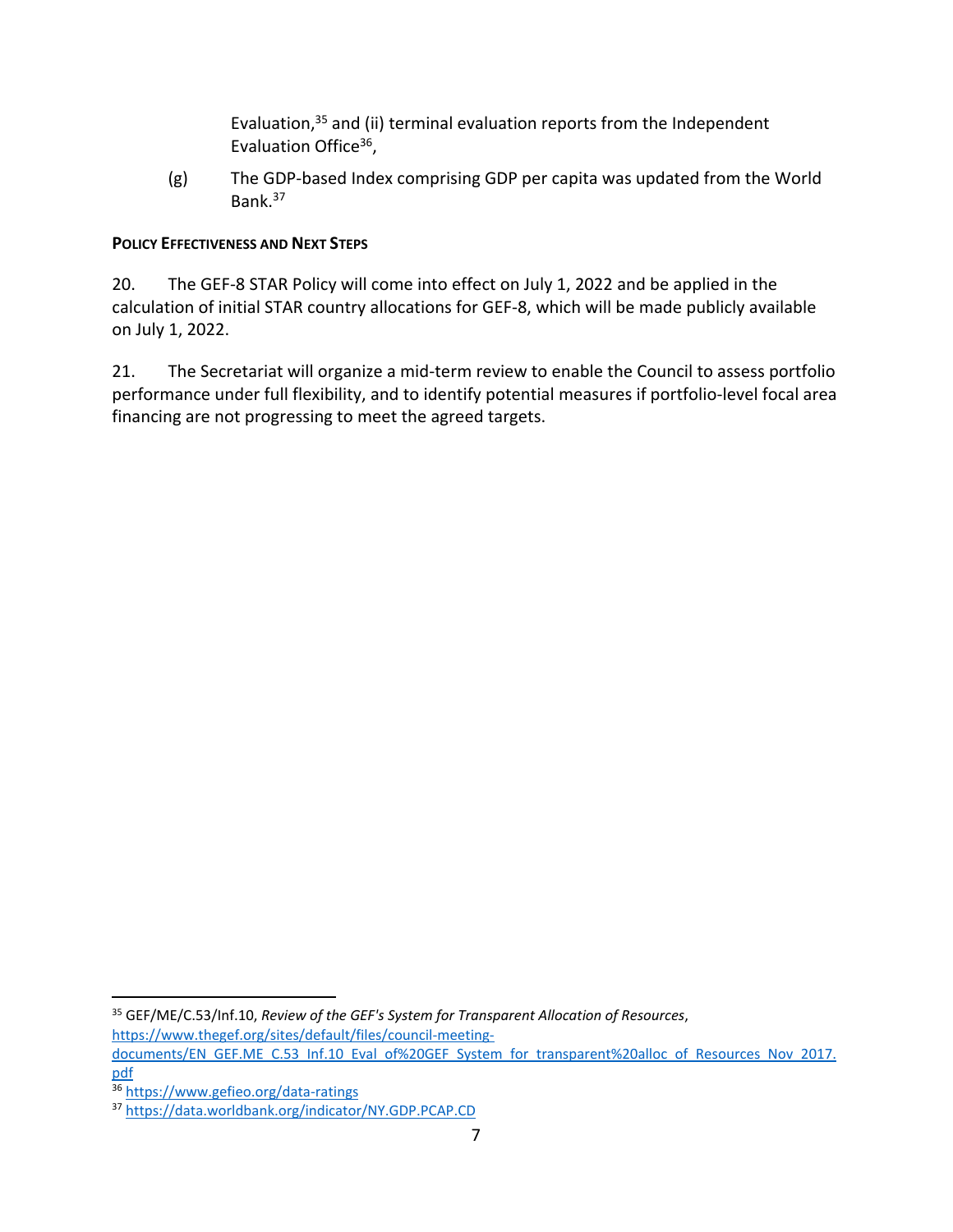#### **ANNEX I: POLICY FOR THE SYSTEM FOR TRANSPARENT ALLOCATION OF RESOURCES (STAR)**

#### **Definitions**

**Adjusted STAR Country Allocation** means a country's STAR allocation after adjustments for changes in the availability of resources against the agreed Replenishment Target

**Ceiling** means the maximum share of a Focal Area Allocation that can be allocated to a single country

**Council** means the 32 members that make up the GEF Council as set out in the Instrument

**Country Share** means a country's share of total Country Scores (Country Share = Country Score / Sum of Country Scores for all STAR Recipient Countries)

**Country Score** means the score resulting from the application of the STAR formula to a country's values for the STAR indices (*Country Score = CPI1.0 \* GBI0.8 \* GDP‐0.16*)

**Floor** means the minimum amount in US dollars that can be allocated to a country in a given Focal Area

**Focal Area** means a focal area in which the GEF provides funding to achieve global environmental benefits as set out in the Instrument

**Focal Area Allocation** means the total resources allocated to a Focal Area over a GEF Replenishment Period

**GEF Partner Agency** means an agency eligible to request and receive GEF resources directly for the design, implementation, and supervision of GEF projects and programs

**Initial STAR Country Allocation** means a country's STAR allocation after adjustments for Floors and Ceilings

**Instrument** means the Instrument for the Establishment of the Restructured Global Environment Facility38, effective July 7, 1994 and as amended

**Marginal Adjustment** means the utilization of funds allocated to one or more Focal Areas for projects or programs in one or more other focal areas

**Preliminary STAR Country Allocation** means a country's STAR allocation prior to the application of Floors and Ceilings (*Preliminary STAR Country Allocation = Country Share \* STAR Resources*)

**Replenishment Period** means the period for a replenishment of resources to the GEF Trust Fund as set out in a replenishment resolution by the Executive Directors of the World Bank

<sup>38</sup> https://www.thegef.org/sites/default/files/documents/GEF\_Instrument-Interior-March23.2015.pdf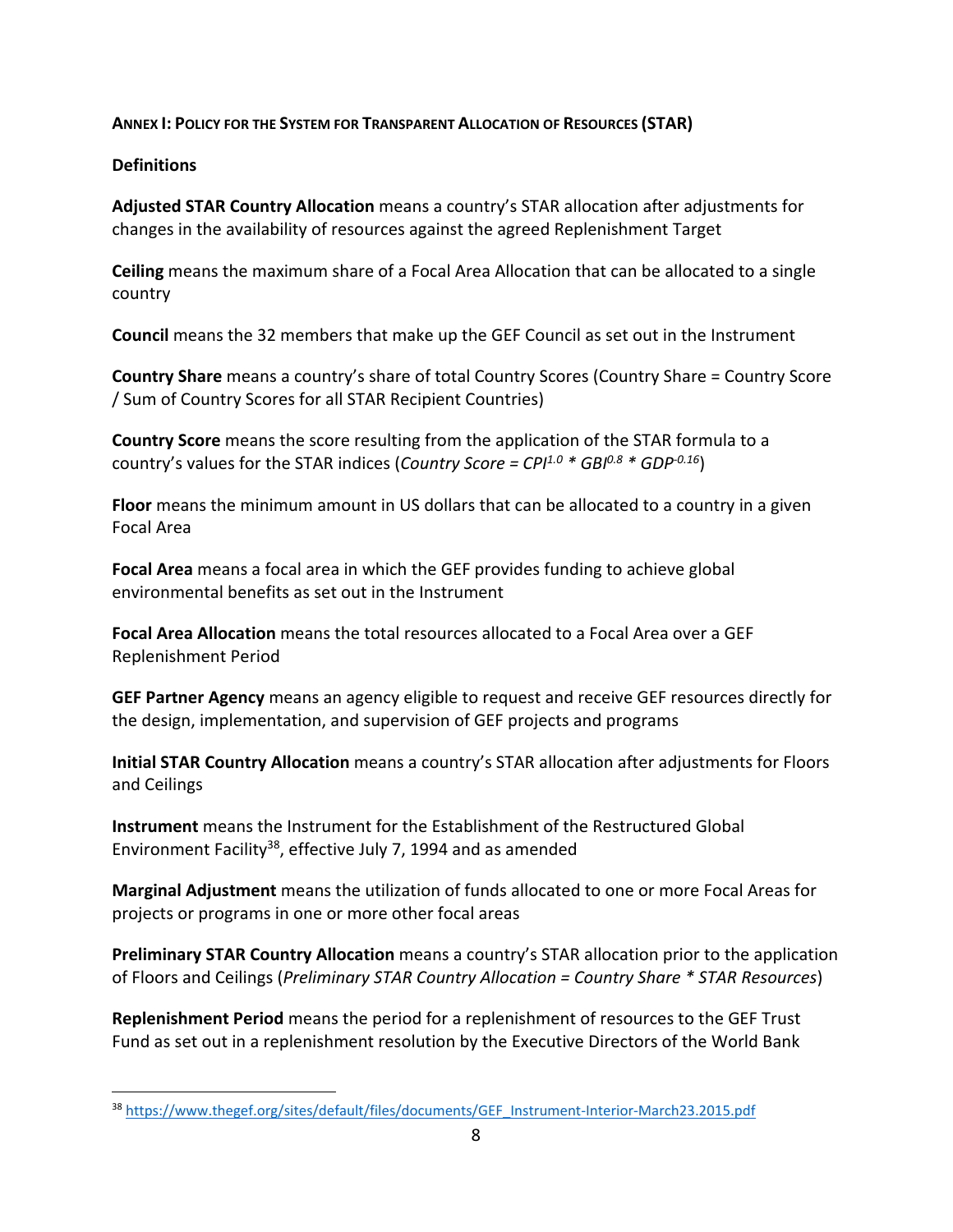**Replenishment Target** means the total value of new funding contributions, projected investment income and projected carryover of resources for a GEF Replenishment Period as set out in a replenishment resolution by the Executive Directors of the World Bank

**Secretariat** means the GEF Secretariat that services and reports to the GEF Assembly and the Council as set out in the Instrument

**STAR** means the System for Transparent Allocation of Resources, the GEF's performance‐based framework for the allocation of resources from the GEF Trust Fund to countries over a Replenishment Period

**STAR Focal Area** means a Focal Area under which resources are allocated to countries through STAR

**STAR Recipient Country** means a country that receive a STAR country allocation

**STAR Resources** means the resources from the GEF Trust Fund that are allocated to countries through STAR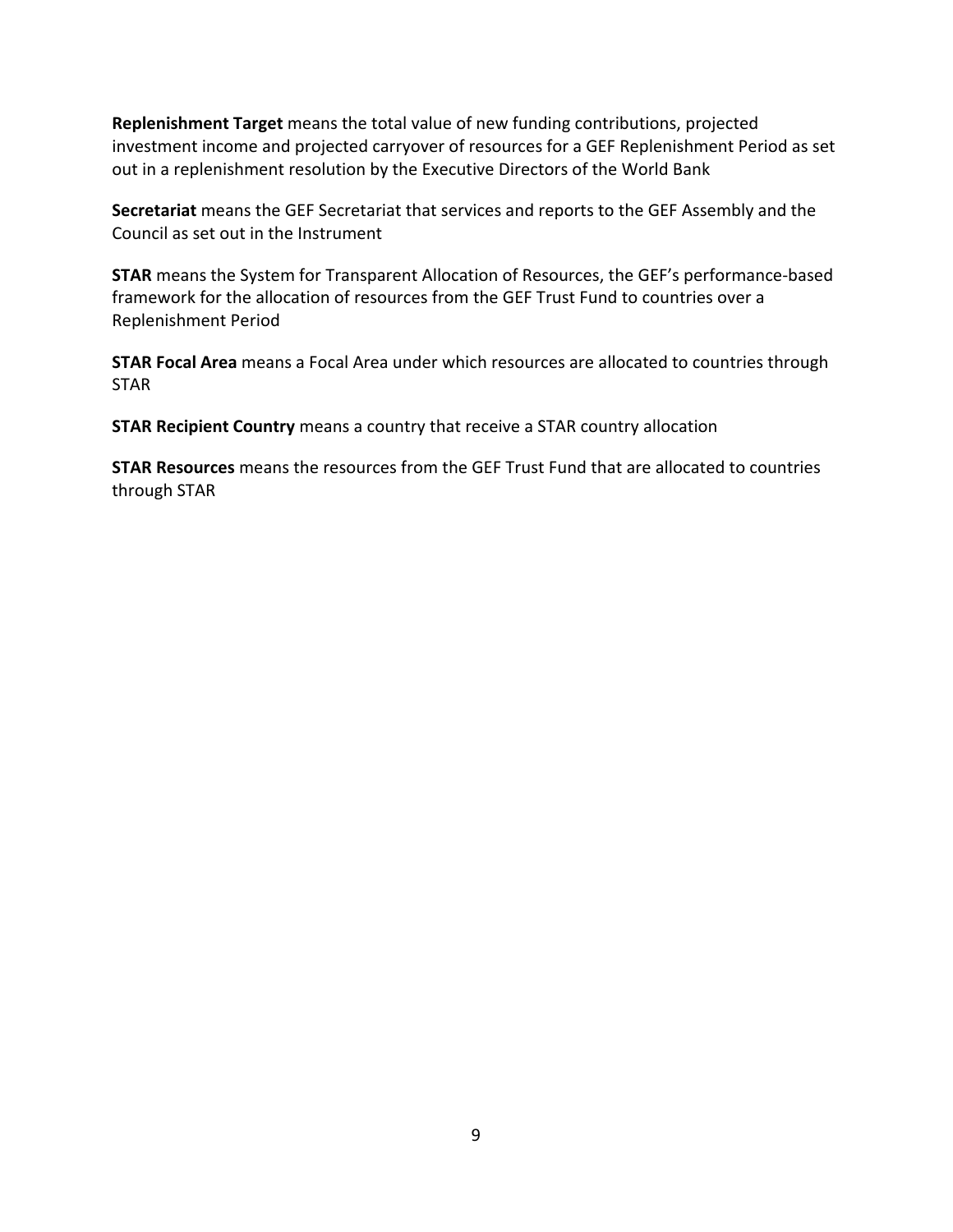### **Introduction**

1. The System for Transparent Allocation of Resources (STAR) is a performance‐based framework for the allocation of resources from the GEF Trust Fund to countries over a Replenishment Period. STAR aims to allocate resources to countries in a transparent and consistent manner based on global environmental priorities and country capacity, policies and practices relevant to successful implementation of GEF projects and programs.

2. This Policy sets out the key features and rules governing the application of STAR.

# **Application of This Policy**

3. This Policy applies to the Council, the Secretariat, GEF Partner Agencies (hereafter "Agencies"), and STAR Recipient Countries (hereafter "countries"). The Policy applies to STAR Resources.

### **Resources Allocated Through STAR**

4. STAR is applied to allocate a share of the biodiversity, climate change and land degradation Focal Area Allocations to countries.

# **Eligibility**

5. A country has to meet the following criteria to be eligible for a STAR country allocation in a Focal Area:

- a) be a party to the relevant Convention;
- b) be eligible for GEF financing in accordance with Paragraph 9 of the Instrument<sup>39</sup>;
- c) not be a member of the European Union; and
- d) have had at least one national project within the ten years preceding the start of the relevant Replenishment Period, excluding enabling activities to support Convention‐related reporting obligations.

### **STAR Indices and Index Weights**

- 6. STAR consists of the following higher‐level indices and sub‐indices:
	- a) Global Benefits Index (GBI), including sub‐indices for
		- i. biodiversity;

<sup>&</sup>lt;sup>39</sup> Small Island Developing States (SIDS), as defined by the United Nations, that are Parties to the relevant Conventions are eligible for STAR country allocations in the relevant focal areas.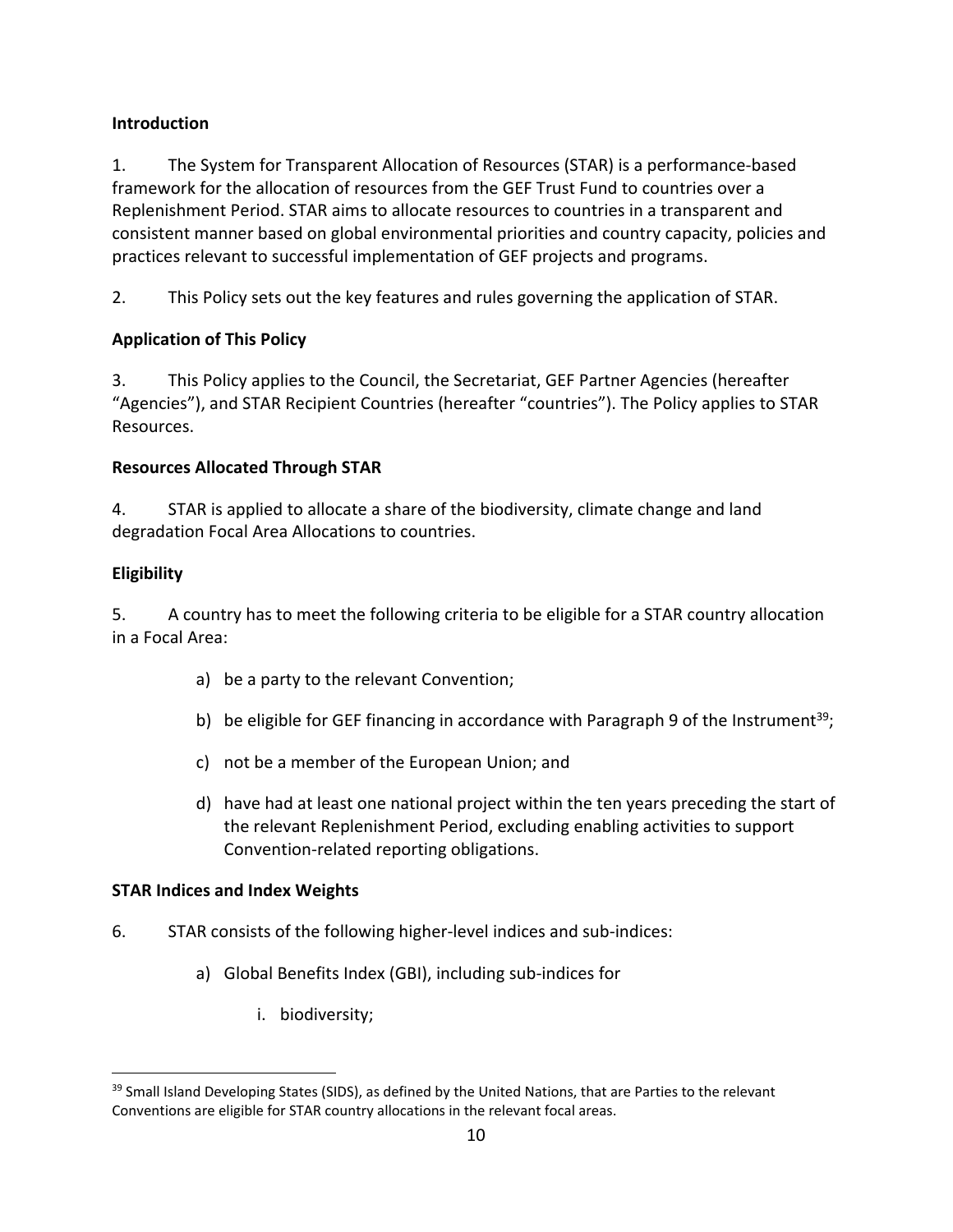- ii. climate change; and
- iii. land degradation;
- b) Country Performance Index (CPI), including sub‐indices for
	- i. GEF portfolio performance; and
	- ii. institutional assessment;
- c) Gross Domestic Product Index (GDPI).
- 7. The STAR indices are described in detail in Annex IA of this Policy.
- 8. The higher-level indices are weighted as follows:
	- a)  $GBI = 0.8;$
	- b) CPI =  $1.0$ ; and
	- c)  $GDP = -0.16$ .

#### **Figure 1: Overview of Higher‐Level Indices and Sub‐Indices** (index weight)



#### **Calculation of STAR Country Allocations**

9. Based on each country's values for each of the above indices, STAR assigns a Country Score for each country in each STAR Focal Area:

Country Score = 
$$
CPI^{1.0} * GBI^{0.8} * GDP^{-0.16}
$$

10. Based on each country's Country Score, a Country Share is calculated as follows: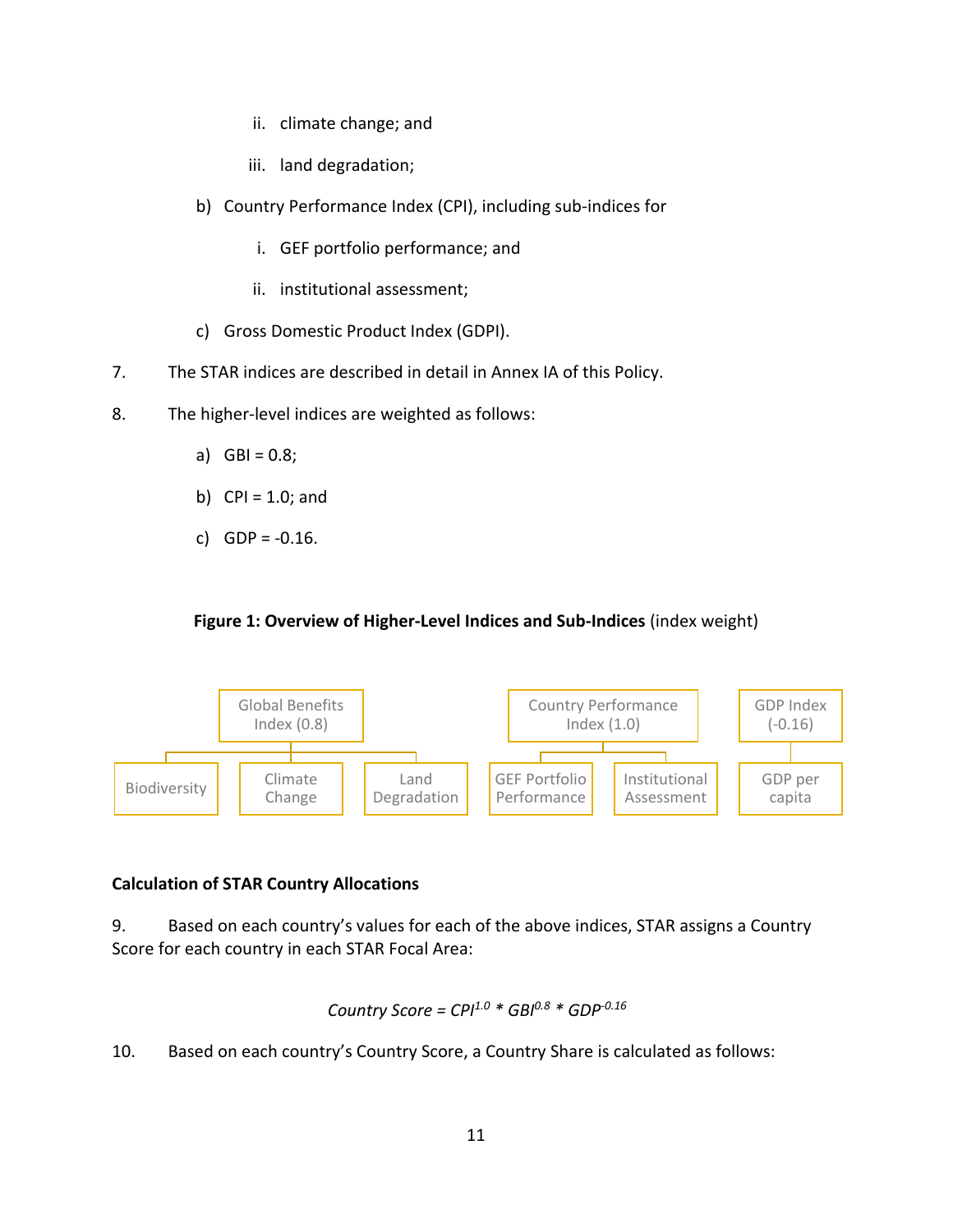*Country Share = Country Score / Sum of Country Scores for all STAR Recipient Countries*

11. To determine each country's Preliminary STAR Country Allocation in each STAR Focal Area, the Country Share is multiplied by the amount of STAR Resources in each STAR Focal Area.

*Preliminary STAR Country Allocation = Country Share \* STAR Resources*

12. To determine each country's Initial STAR Country Allocation in each STAR Focal Area, Floors and Ceilings are applied iteratively until all STAR Resources in each STAR Focal Area have been allocated.

### *Initial STAR Country Allocation = Preliminary STAR Country Allocation adjusted for Floors and Ceilings*

- 13. The Floors and Ceilings are set as follows:
	- a) The aggregate floor for countries that are not Least Developed Countries (LDC)<sup>40</sup>/ Small Island Developing States (SIDS)<sup>41</sup> is US\$5 million, comprised of focal area floors:
		- i. US\$3 million for biodiversity;
		- ii. US\$1 million for climate change; and
		- iii. US\$1 million for land degradation;
	- b) The aggregate floor for LDC/SIDS is US\$8 million, comprised of focal area floors:
		- i. US\$4 million for biodiversity;
		- ii. US\$2 million for climate change; and
		- iii. US\$2 million for land degradation;

<sup>&</sup>lt;sup>40</sup> As defined by the United Nations: https://www.un.org/development/desa/dpad/wpcontent/uploads/sites/45/publication/ldc\_list.pdf

<sup>&</sup>lt;sup>41</sup> As defined by the United Nations: https://sustainabledevelopment.un.org/topics/sids/list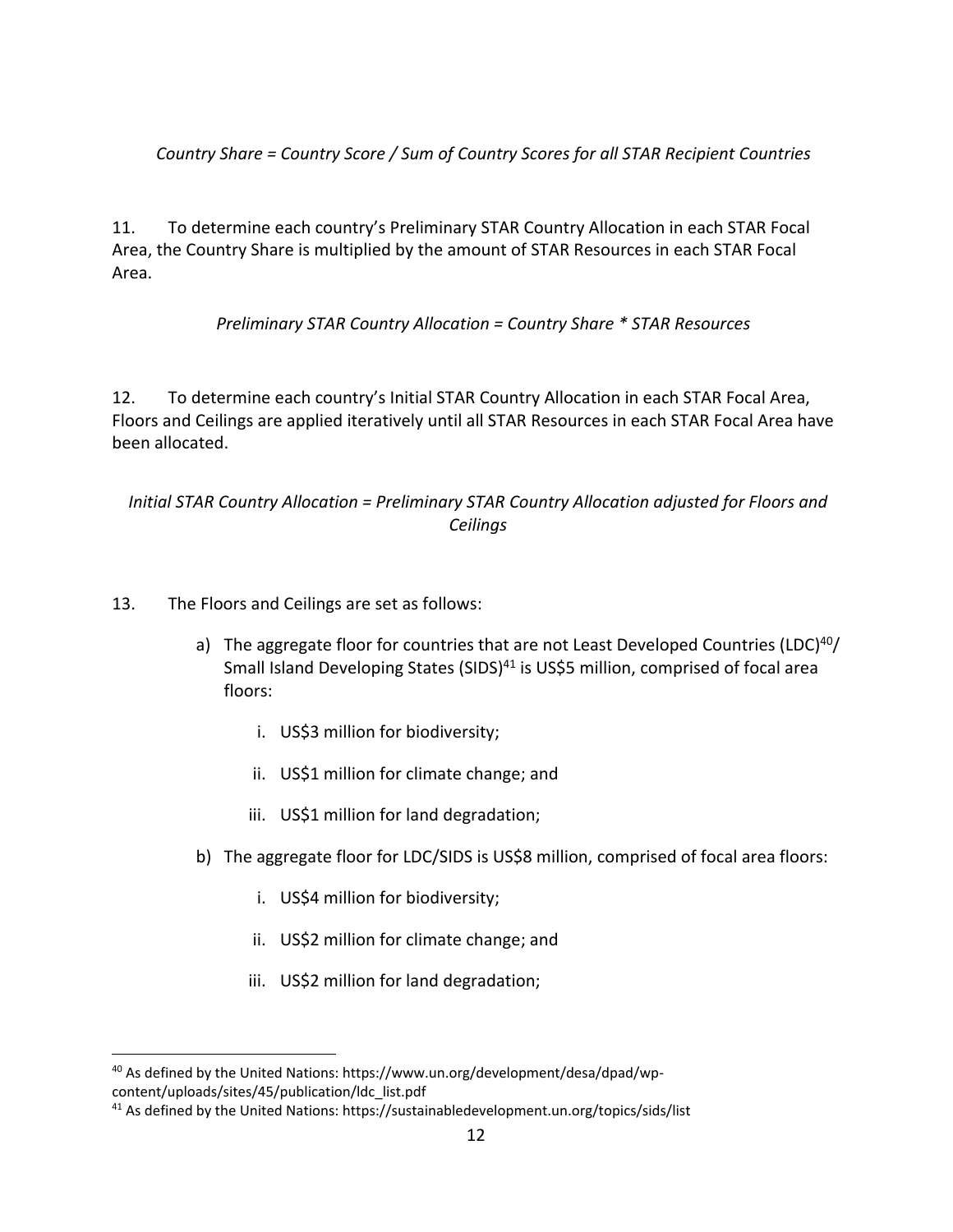c) Ceilings are 6% of the total Focal Area Allocation in each STAR Focal Area.

|                  | Floors (US\$ million) |           | Ceilings (% of total Focal<br>Area Allocation) |
|------------------|-----------------------|-----------|------------------------------------------------|
|                  | Non-LDCs/SIDS         | LDCs/SIDS |                                                |
| Biodiversity     |                       | 4         | 6%                                             |
| Climate Change   |                       |           | 6%                                             |
| Land Degradation |                       |           | 6%                                             |
| <b>Aggregate</b> |                       |           |                                                |

#### **Table 2: Overview of STAR Floors and Ceilings**

### **Flexibility**

14. All STAR recipient countries have full flexibility to utilize resources across their Focal Area specific allocations without restrictions.

### **Cancellation of Projects and Programs with Resources from STAR Country Allocations**

15. Prior to the final six months of a GEF Replenishment Period, the cancellation of a project or program with resources from a country's STAR allocation results in the associated resources becoming available to that same country.

16. During the final six months of a GEF Replenishment Period, the cancellation of a project or program with resources from a country's STAR allocation results in the associated resources becoming available to the same country, subject to any re-allocation of resources as per paragraphs 17 below.

#### **Reallocation of Unused Resources**

17. During the final six months of a GEF Replenishment Period, the CEO may make available any unused STAR Resources to eligible projects and programs.

#### **Review of this Policy**

18. The Council decides on the review and revision of this Policy.

#### **Effectiveness**

19. This Policy will come into effect on July 1, 2022, and will remain in effect until amended or superseded by the Council. The Policy applies to STAR country allocations for the eighth Replenishment Period (July 1, 2022 to June 30, 2026) and subsequent Replenishment Periods unless amended or superseded by the Council.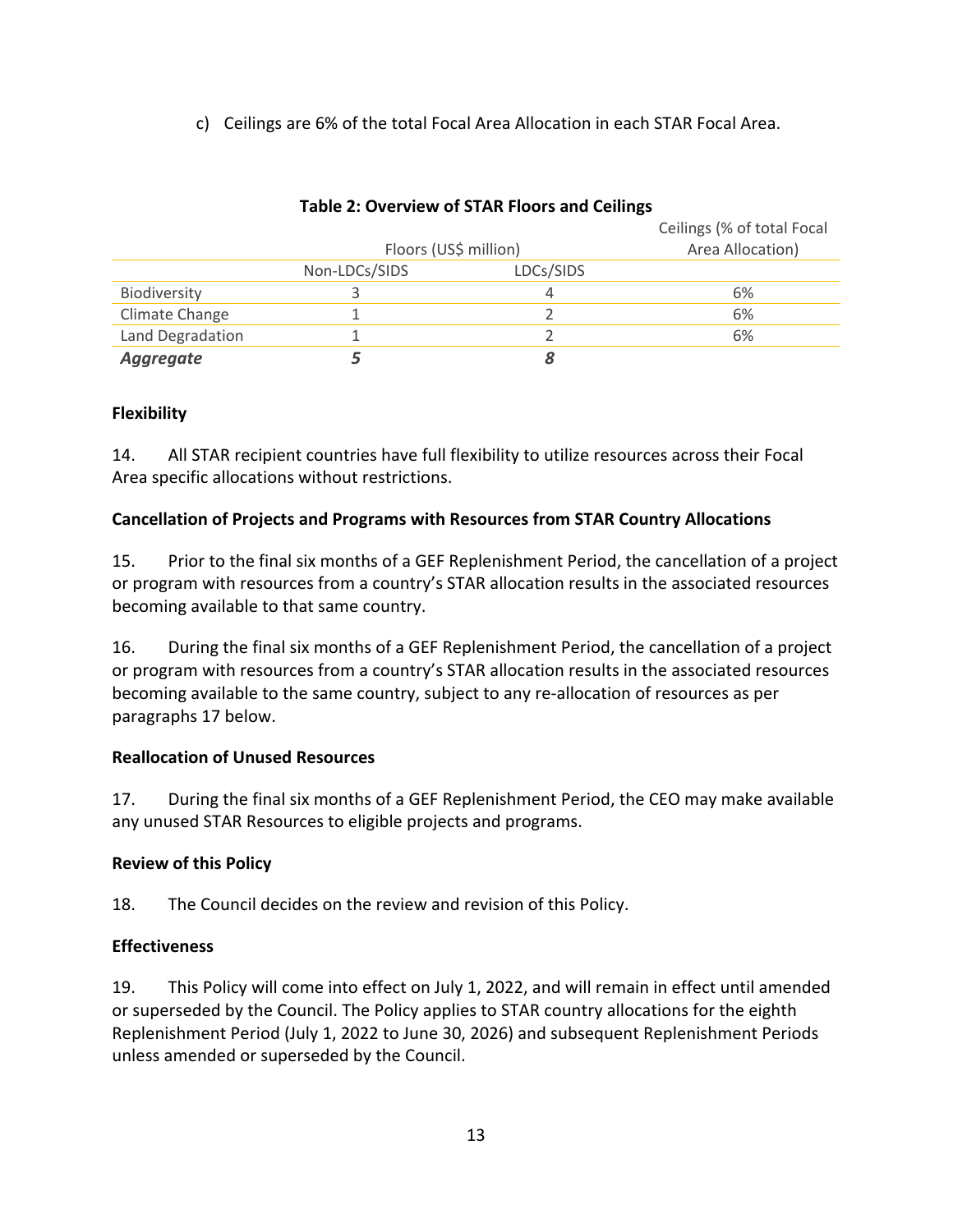#### **ANNEX IA: STAR INDICES**

#### **List of Acronyms and Abbreviations**

- BD Biodiversity
- BFI Broad Framework Indicator
- CC Climate Change
- CEPIA Country Environmental Policy and Institutional Assessment Index
- CPI Country Performance Index
- GBI Global Benefits Index
- GBI<sub>BD</sub> Global Benefits Index for Biodiversity
- $GBI_{CC}$  Global Benefits Index for Climate Change
- GBILD Global Benefits Index for Land Degradation
- GDP Gross Domestic Product
- GDPI Gross Domestic Product Index
- GEF Global Environment Facility
- LD Land Degradation
- RAF Resource Allocation Framework
- STAR System for the Transparent Allocation of Resources

#### **Global Benefits Indices (GBI)**

*Global Benefits Index for Biodiversity (GBIBD)*

1. In light of advancements in global biodiversity datasets both in terms of updates and new data, the GEF worked with the UN Environment World Conservation Monitoring Centre (UNEP‐WCMC) in 2017 to update the underlying global data of the Global Benefits Index for Biodiversity (GBI<sub>BD</sub>). The objective was to make maximum use of newly available and scientifically reliable global information for a cross‐country assessment of biodiversity in order inform the STAR allocation model.

2. In this methodology, each country is characterized using three main scores represented species, threatened species, and represented ecoregions. These were calculated in a consistent manner across the terrestrial and marine realms using the latest sub-national data for specific taxonomic groups, following a series of steps:

- a) identification of all components of distinct terrestrial regions within a country (designated as "Country Eco‐Region Components" or "CECs");
- b) scoring of each CEC based on three characteristics represented species, threatened species, and represented ecoregions;
- c) calculation of a composite score for each CEC via a weighted average of the three "characteristics" scores; and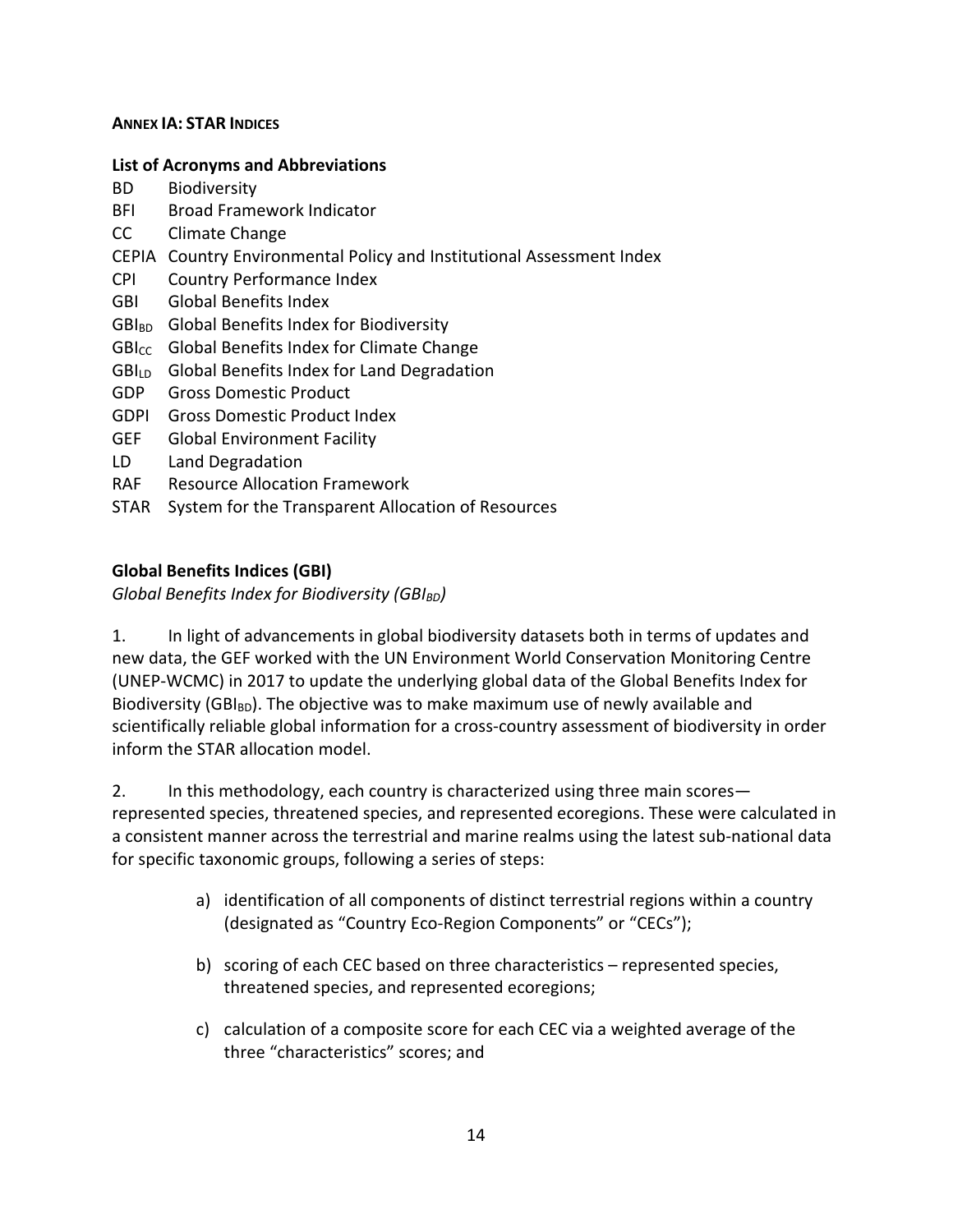d) calculation of the score for each country as the summation of scores for all of the CECs in the country;

3. Layers for represented species and threatened species were prepared separately for each realm using data from the IUCN Red List of Threatened Species<sup>42</sup>. To calculate the represented species scores, each 10km grid cell was scored for range‐size rarity for each species (the proportion of the species' global range the cell represents; i.e. 1/range size) and given a total score by summing scores across all the species potentially occurring in it. Each represented species contributes to the component based on the proportion of its global range within each 10km grid cell. In addition, for the marine realm, the distribution of important habitats and biologically important areas were also considered in the represented species score, where each marine habitat was in effect treated as an additional species and combined with the marine represented species score.

4. The threatened species scores were calculated separately for each realm. This score considered the subset of species from the represented species score that are assessed as threatened—i.e. Critically Endangered (CR), Endangered (EN), or Vulnerable (VU)—on the IUCN Red List<sup>43</sup>. The range-size rarity for each threatened species was multiplied by weightings of 10, 6.7, and 1 for CR, EN, and VU, respectively. These weighted range‐size rarity values were then summed in each grid cell. Each threatened species therefore contributed to the component score based on the proportion of its global range within each 10km grid cell, weighted based on its relative extinction risk.

5. Country Eco‐Region (CEC) layers were prepared by overlaying biologically‐determined ecoregion maps with politically‐determined country boundaries. Each realm had a distinct set of CECs based on the realm‐specific ecoregions layer. For each ecoregion, an equivalent measure to the range‐size rarity score for species was calculated. This meant that when summed at CEC level, each ecoregion contributed to the represented ecoregion score based on the proportion of its global extent within each CEC. When summed at a country level, the score reflects both the number of ecoregions in the country and the scores for its CECs.

6. Country level scores were generated separately for each realm, for each of the three component scores (represented species, threatened species, and represented eco‐region) by summing the pixel level scores. The penultimate analytical step scaled the composite score for each country, where each component score was normalized from 0-100 and then multiplied by the defined component weight as follows:

<sup>42</sup> https://www.iucnredlist.org/

 $43$  Ibid.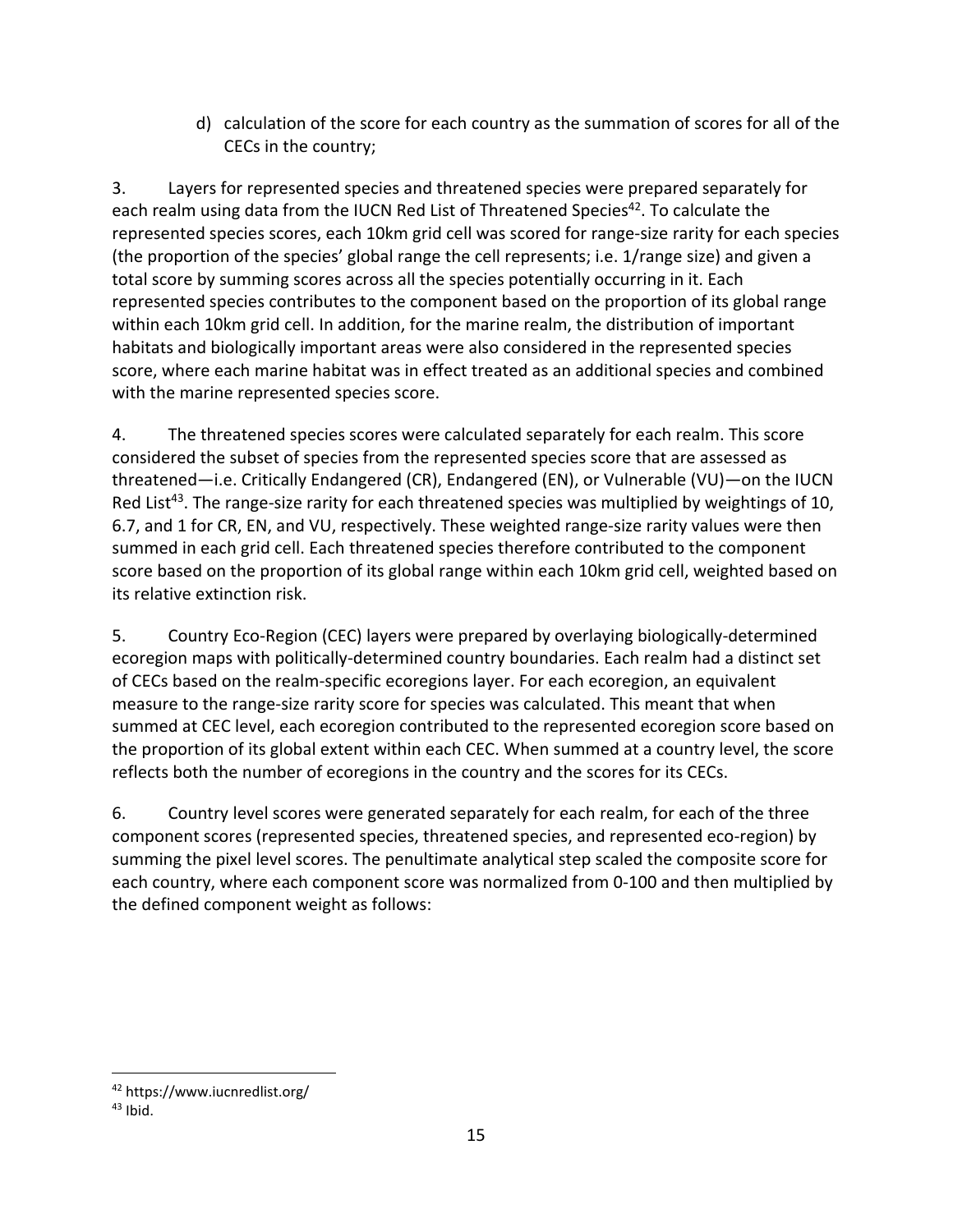#### *Country Biodiversity Realm Score = WT1 x Represented Species + WT2 x Threatened Species + WT3 x + Represented Ecoregion*

#### *Where*

#### *WT1=0.65; WT2=0.20; WT3=0.15*

7. Finally, the realm scores were combined as per the following formula, to yield  $GBI_{BD}$ values for each country:

*GBIBD = WT x Terrestrial Score + WM x Marine Score*

*Where*

#### *WT=0.75; WM=0.25*

8. The information used in this analysis consisted of the most up‐to‐date and reliable data at that time on the distribution of species, habitats, and ecoregion boundaries available on a global scale. Improvements in subsequent GEF cycles could include the incorporation of data on other terrestrial groups, such as plants, and the inclusion of a freshwater biodiversity component when more complete data for freshwater species become available at a global scale.

#### *Global Benefits Index for Climate Change (GBI<sub>CC</sub>)*

9. The GBI for Climate Change (GBI $_{\text{cc}}$ ) is composed of two indices. One index is related to the emissions of greenhouse gases, excluding land use change (GHG). The other index is related to forest cover (FC), in the absence of an adequate indicator to track GHG budgets from land use change.

10. The two indices are assigned weights as follows: 95% to GHG emissions and 5% to forest cover. The final formula for the Climate Change GBI in GEF-8<sup>44</sup> is therefore:

<sup>44</sup> The GEF-7 formula was: GBIcc =  $0.95 *$  [ GHG<sub>2013</sub> \* CI<sub>1990</sub> / CI<sub>2013</sub>] + 0.05 \* [ FC<sub>2015</sub> \* DF<sub>2005-2010</sub> / DF<sub>2010-2015</sub>]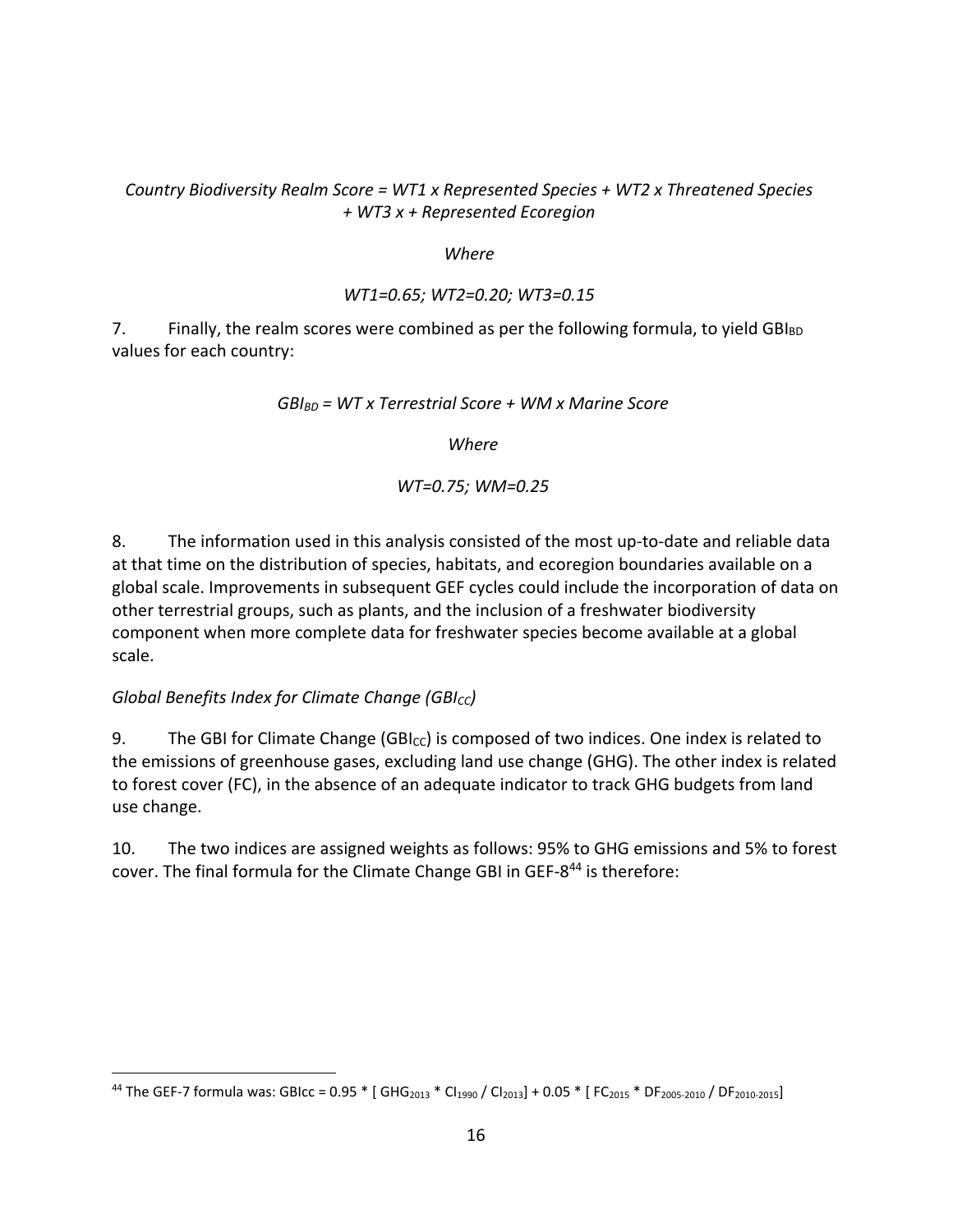GBIcc = 0.95 \* [ GHG<sub>2018</sub> \* Cl<sub>1990</sub> / Cl<sub>2018</sub>] + 0.05 \* [ FC<sub>2020</sub> \* DF<sub>2010-2015</sub> / DF<sub>2015-2020</sub>]

Where:

*GHG = emissions of six types of greenhouse gases (CO2, CH4, N20, HFCs, PFCs, SF6) in tons of CO2 equivalent*

*CI = carbon intensity, equal to GHG emissions divided by GDP*

*FC = forest cover in hectares*

*DF = absolute value of the average annual change in the forest cover between the years considered*

*If DF2010‐<sup>2015</sup> and DF2015‐<sup>2020</sup> are positive (increase of the forest cover), the adjustment factor for the LULUCF index is 1.*

*[ ] expresses a normalization of the index*

# GHG Emissions

11. The first index is based on countries' emissions of greenhouse gases in tons of  $CO<sub>2</sub>$ equivalent multiplied by an adjustment factor, which rewards countries that show a decrease in the amount of emissions of  $CO<sub>2</sub>$  relative to GDP or "Carbon Intensity." The adjustment factor is expressed as a country's Carbon Intensity in 1990 divided by the country's Carbon Intensity. For GEF-8, this index is thus represented as: "a country's emissions of greenhouse gases in tons of CO2 equivalents in year 2018 multiplied by the country's Carbon Intensity in 1990 divided by the country's Carbon Intensity in 2018."

12. To ensure both comprehensiveness and comparability, standardized carbon emissions data obtained from the Climate Analysis Indicators Tool (CAIT) unit of the World Resources Institute<sup>45</sup> are used in the calculation. The CAIT data derives directly from the United Nations Framework Convention on Climate Change (UNFCCC).

# Forest Coverage

13. The second index is a component as proxy for the potential of emissions reduction and/or carbon sequestration related to forest cover and deforestation. It is based on a country's forest cover multiplied by an adjustment factor. The adjustment factor rewards

<sup>45</sup> https://www.climatewatchdata.org/ghg‐

emissions?calculation=PER\_GDP&end\_year=2018&gases=co2&regions=WORLD&sectors=total-excludinglucf&start\_year=1990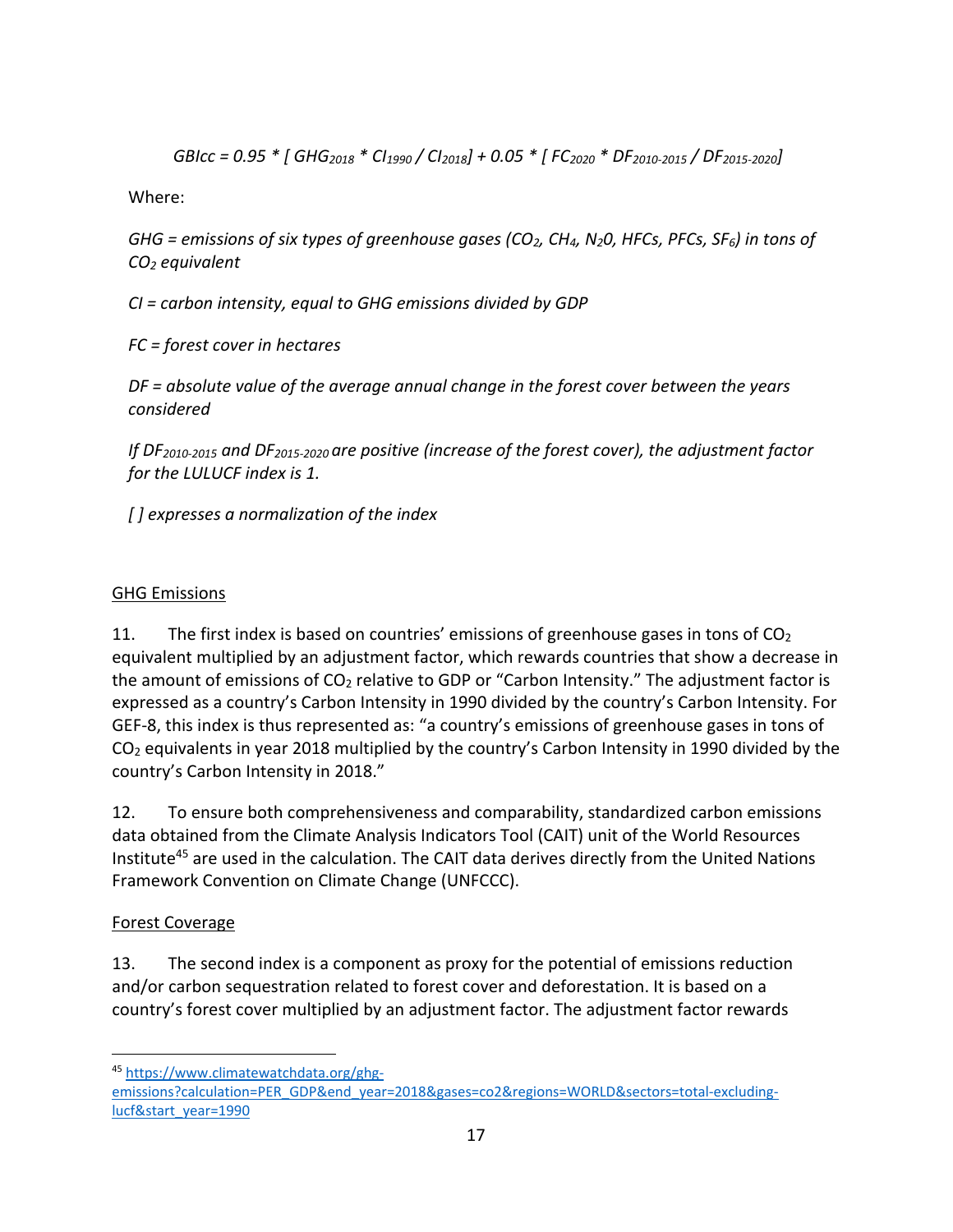countries with a decreasing‐over‐time‐loss of forests; it is equal to one if there is no loss. In GEF‐8, this index is thus represented as: "A country's forest cover in 2020 multiplied by the country's average annual change in the forest cover between 2010 and 2015 divided by the country's average annual change in the forest cover between 2015 and 2020".

14. To ensure both comprehensiveness and comparability, forest cover data obtained from the FAO are used in the calculation.<sup>46</sup>

### *Global Benefits Index for Land Degradation (GBILD)*

- 15. The GBI for land degradation (GBI $_{LD}$ ) is designed to take into account three key factors:
	- a) The need for controlling and preventing land degradation in the context of production systems;
	- b) The challenge of combating desertification in dry-lands, including the need for adaptation to drought risks; and
	- c) The need to address the livelihood needs of vulnerable populations

16. The three indices are assigned weights as follows: 20% to land area affected, 60% to dryland area, and 20% to rural population. Thus, the final formula for the Land Degradation GBI:

*GBILD = (0.2\*global share of land area affected) + (0.6\*proportion of dryland area) + (0.2\*proportion of rural population)*

### Land area affected

17. Quantitative estimate of land area (in km<sup>2</sup> or as percent of territory) affected by Land Degradation as a proxy indicator for "loss of ecosystem function and productivity"47. The indicator was initially derived by Bai et al. (2008)<sup>48</sup> using normalized difference vegetation index (NDVI) and represents the most feasible proxy for land degradation trends by country. Each country's share of the global total area affected was calculated for use in the GBI. The indicator has been subsequently updated through data produced by the GEF‐funded project "Enabling the use of global data sources to assess and monitor land degradation at multiple scales"49.

<sup>46</sup> https://fra‐data.fao.org/WO/fra2020/dataDownload/

<sup>47</sup> Bai, Z.G., Dent, D.L., Olsson, L, and Schaepman, M.E. (2008). *Proxy global assessment of land degradation.* Soil Use and Management 24:223‐234 (Note: Countries with no degradation were not listed)  $48$  Ibid.

<sup>49</sup> The global statistics on land degradation were produced by the Global Environment Facility (GEF)-funded project "Enabling the use of global data sources to assess and monitor land degradation at multiple scales" a partnership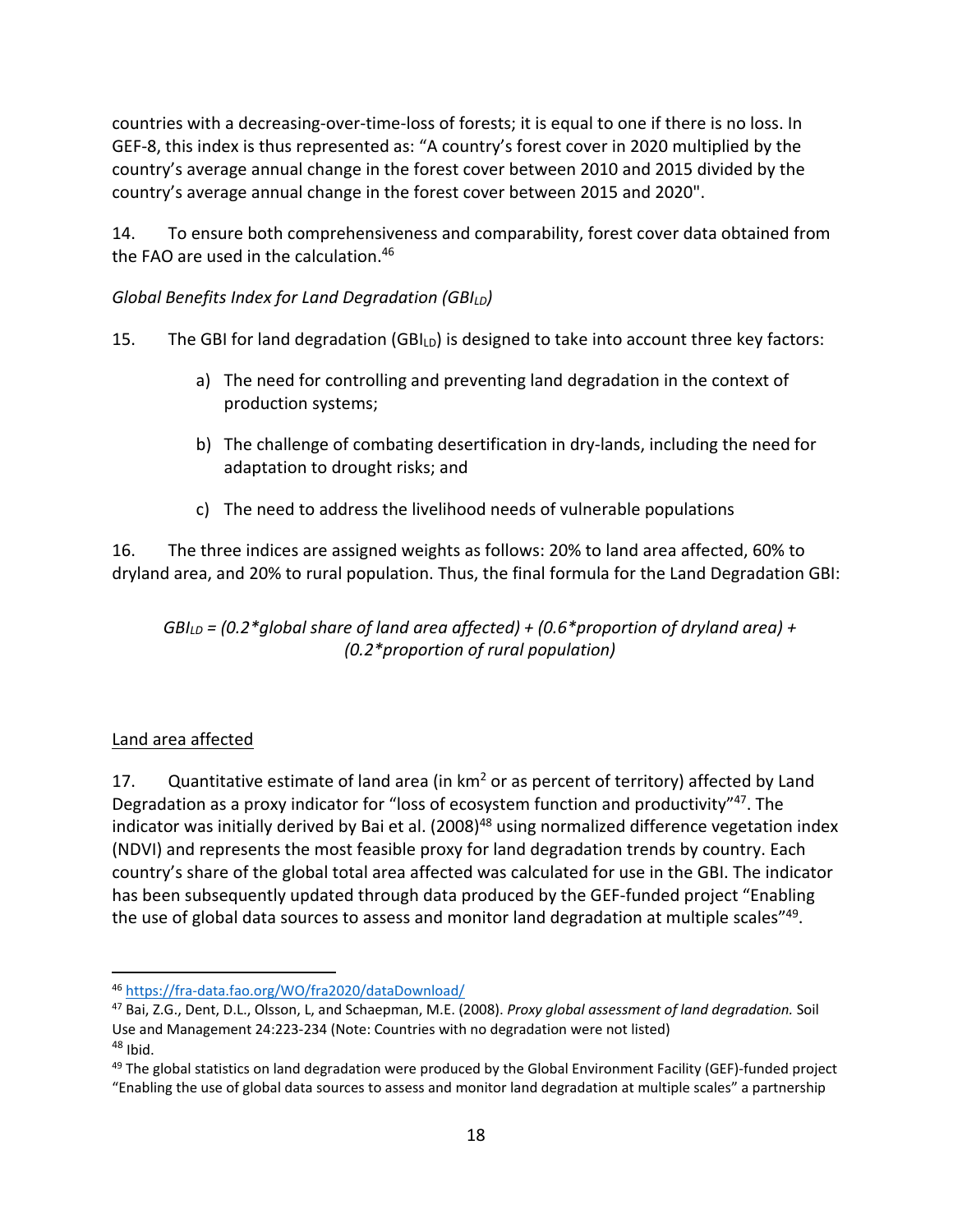### Drylands

18. Drylands are predisposed to desertification as one of the most prevalent forms of Land Degradation, and a major factor influencing livelihoods of nearly a third of the world's population. Drylands are a priority of the UNCCD, signed now by 192 countries. It is therefore essential for the GBI to distinguish differential country opportunities with respect to drylands. Dryland area is based on data from the UN Environment World Conservation Monitoring Centre<sup>50</sup>, derived as proportion of each country's dryland area as defined by the UNCCD.

### Vulnerable Population

19. This indicator accounts for the fact that LD challenges human development because of its impact on poverty, especially in rural areas where people overwhelming depend on land. Rural population is a good proxy for rural poverty, especially where agricultural land use is primarily small-scale and subsistence-based.<sup>51</sup>

### **The Country Performance Index (CPI)**

20. The CPI is a proxy for performance, considering the actual performance of GEF projects (PPI), commitment to put in place environmental policy and institutional frameworks (CEPIA), and governance and financial management (BFI). The CPI component of the STAR is a critical counter‐balance to the GBI, itself a broad proxy for the potential to generate global environmental benefits from the resource perspective.

21. The CPI is based on two main sources: the World Bank's Country Policy and Institutional Assessment (CPIA), and the GEF databases on portfolio performance (PPI). By combining both CPIA and PPI, the CPI formula is as follows:

*CPI = (0.20 x PPI) + (0.65 x CEPIA) + (0.15 x BFI)*

of Conservation International, Lund University, and the National Aeronautics and Space Administration (NASA). This project aimed to provide guidance on robust methods and a toolbox for assessing and monitoring indicators of land degradation using remote sensing technology. The Trends.Earth tool was built as a multi‐level decisions support system which can be used for analyzing land condition from the effects of specific interventions to national level reporting of Sustainable Development Goal 15.3.1 on land degradation neutrality. Trends.Earth is a free and open source tool which brings the power of earth observations and cloud computing to the assessment of land condition produced to support tracking of changes in primary productivity, land cover and soil organic carbon. For this analysis, Trends.Earth was used to compute the proportion of land degraded globally for the period 2005‐ 2019 using 250m resolution data reporting summaries at the country scale. http://trends.earth/docs/en/

<sup>50</sup> https://data.landportal.info/book/dataset/unep‐wcmc‐dry

<sup>51</sup> https://data.worldbank.org/indicator/SP.RUR.TOTL.ZS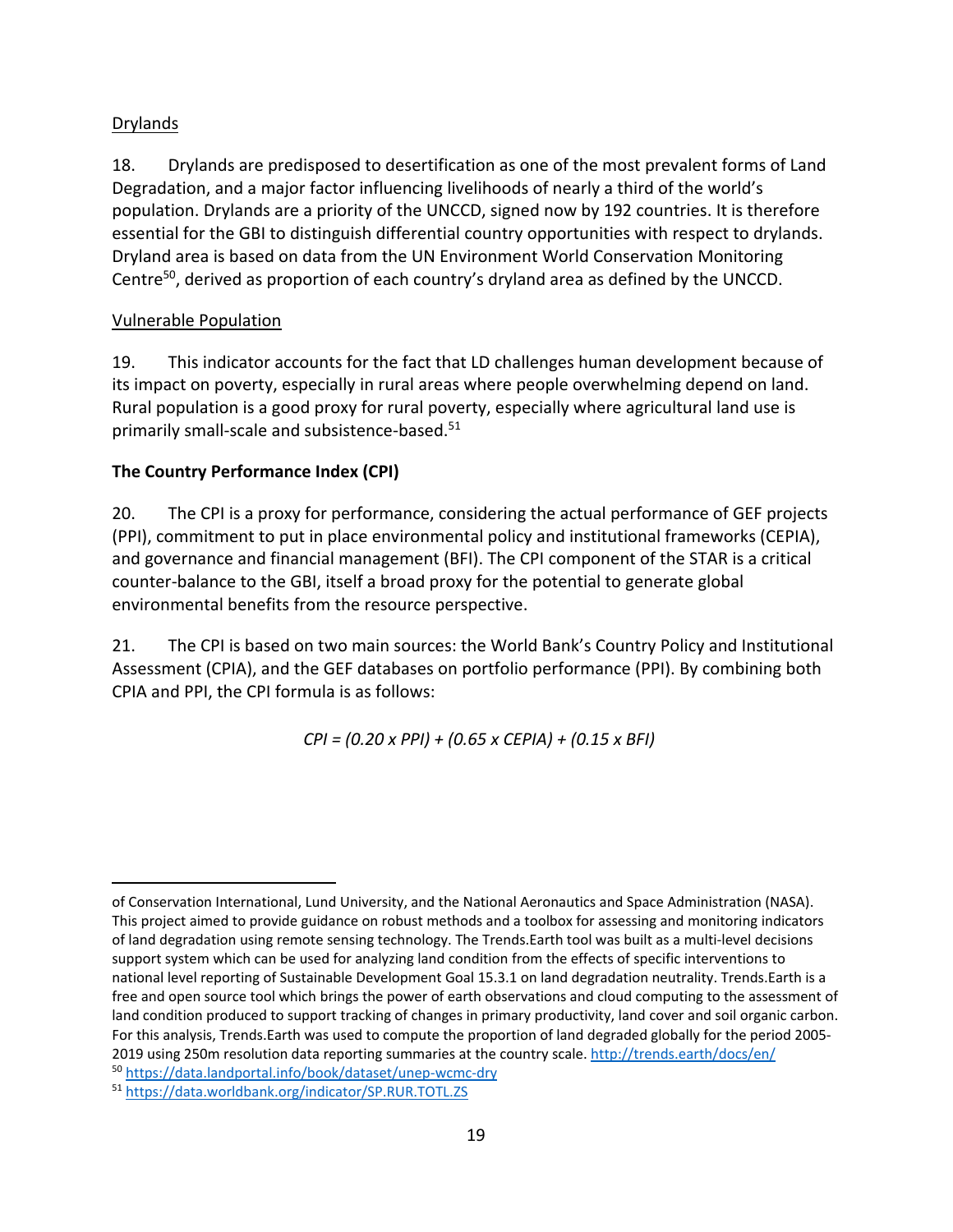### *Country Policy and Institutional Assessment*

22. The CPIA is calculated from two subcomponents: (i) the Country Environmental Policy and Institutional Assessment Index (CEPIA) and (ii) the Broad Framework Indicator (BFI). The CEPIA provides a systematic assessment of environment‐related policies and institutional frameworks within a country. The BFI examines quality of management in selected areas of the public sector.

### *Portfolio Performance Index*

23. The PPI is calculated using a) implementation progress ratings of project implementation reports (PIR)<sup>52</sup>, and b) terminal evaluation reports (TER) ratings on outcomes<sup>53</sup>, as follows:

*PPI = (0.4 x PIR) + (0.6 x TER)*

24. A further data change was undertaken to restrict PIR ratings to projects under implementation in the last 5 years, as per the findings of the IEO's 2017 STAR Evaluation.<sup>54</sup>

### **The GDP Index (GDPI)**

25. The GDPI is the nominal value Gross Domestic Product (GDP) based on World Bank data<sup>55</sup>.

<sup>52</sup> https://gefportal.worldbank.org/

<sup>53</sup> https://www.gefieo.org/data‐ratings

<sup>54</sup> GEF/ME/C.53/Inf.10, *Review of the GEF's System for Transparent Allocation of Resources*, https://www.thegef.org/sites/default/files/council-meeting-

documents/EN\_GEF.ME\_C.53\_Inf.10\_Eval\_of%20GEF\_System\_for\_transparent%20alloc\_of\_Resources\_Nov\_2017. pdf

<sup>55</sup> https://data.worldbank.org/indicator/NY.GDP.PCAP.CD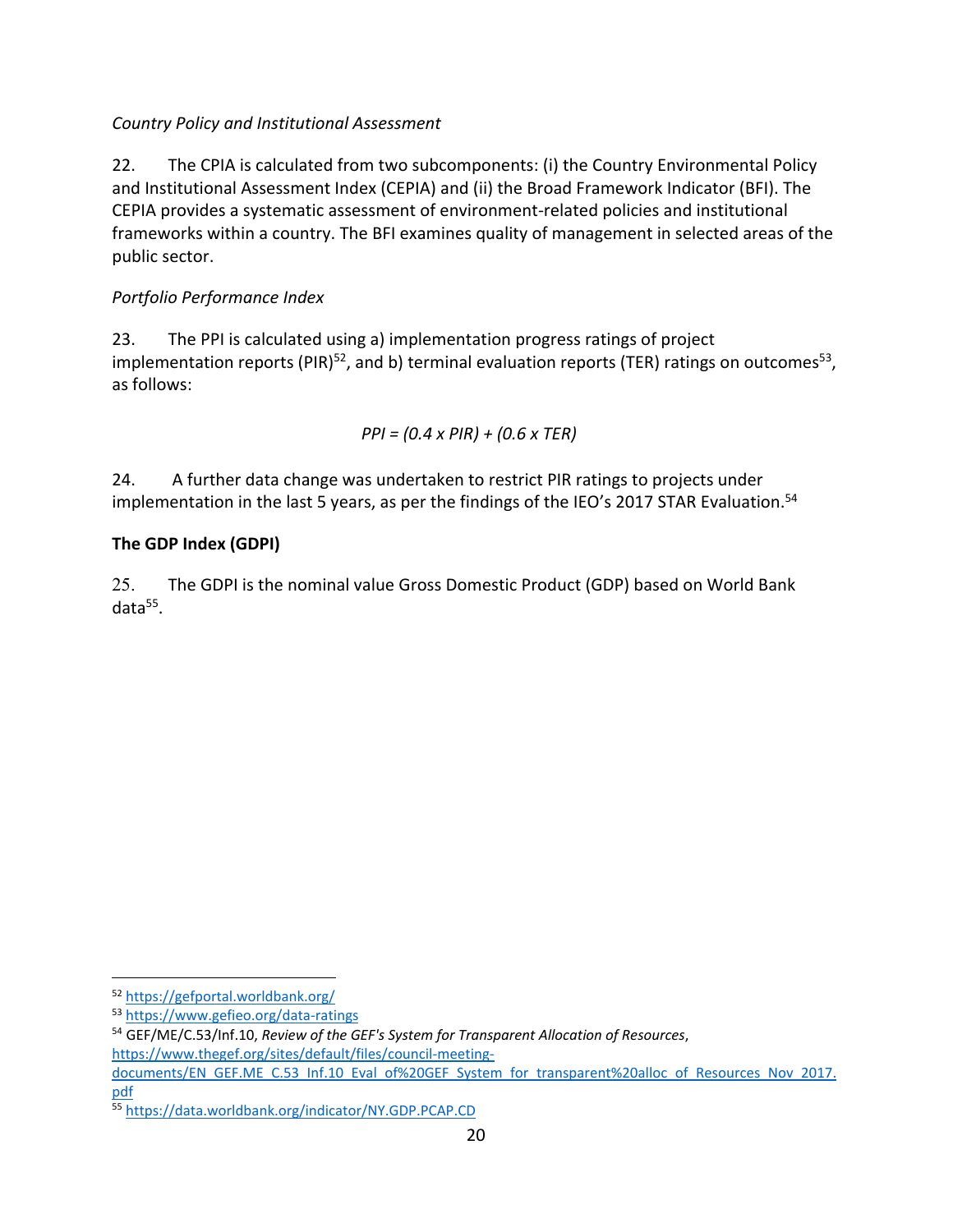#### **ANNEX IB: GUIDELINES FOR THE SYSTEM FOR TRANSPARENT ALLOCATION OF RESOURCES (STAR)**

1. To enhance transparency and to support the effective implementation of the Policy on STAR (Annex I), these Guidelines provide further details on procedural steps and practices, including the operational details of the competitive window.

### **Updating STAR Data**

2. The Secretariat undertakes the necessary data updates to the STAR indices and sub‐ indices, based on the best available data by a pre‐determined cut‐off date.

### *Sources*

3. The Global Benefits Index for Climate Change (GBI<sub>CC</sub>) is updated from online databases to reflect: (i) latest values for greenhouse gas emissions and emissions per GDP and (ii) latest values on forest area. In the latest data updates carried out for GEF‐8, these were obtained from the World Resources Institute<sup>56</sup> and from the Food and Agricultural Organization<sup>57</sup>, respectively.

4. The Global Benefits Index for Biodiversity (GBI $_{BD}$ ) was updated in its entirety in GEF-7. Given the methodological complexity of this Index, this update was done via discrete assignment.58 This data is also utilized for the GEF‐8 calculations.

5. The Global Benefits Index for Land Degradation (GBI $<sub>LD</sub>$ ) was updated for best available</sub> data in its entirety in GEF‐8. Drylands data was updated from the UN Environment World Conservation Monitoring Centre<sup>59</sup>; rural population data was obtained from the World Bank<sup>60</sup>; and Territory Affected from the Conservation International<sup>61</sup>.

6. The Country Environmental Policy and Institutional Assessment (CEPIA) component and the Broad Framework Indicator (BFI) of the Country Performance Index (CPI) are updated to best available values from the Country Policy and Institutional Assessment (CPIA) indicator values of the World Bank<sup>62</sup>.

<sup>56</sup> https://www.climatewatchdata.org/ghg‐

emissions?calculation=PER\_GDP&end\_year=2018&gases=co2&regions=WORLD&sectors=total-excludinglucf&start\_year=1990. The Climate Watch Data derives directly from the United Nations Framework Convention on Climate Change (UNFCCC).

<sup>57</sup> https://fra‐data.fao.org/WO/fra2020/dataDownload/

<sup>&</sup>lt;sup>58</sup> In 2017, this exercise was undertaken by the GEF in collaboration with The UN Environment World Conservation Monitoring Centre (UNEP‐WCMC), the specialist biodiversity assessment centre of UN Environment. The information base used in the new analysis consists of the most up-to-date and reliable data on the distribution of species, habitats and ecoregion boundaries available on a global scale.

<sup>59</sup> https://data.landportal.info/book/dataset/unep‐wcmc‐dry

<sup>60</sup> https://data.worldbank.org/indicator/SP.RUR.TOTL.ZS

<sup>61</sup> http://trends.earth/docs/en/

<sup>62</sup> https://data.worldbank.org/data‐catalog/CPIA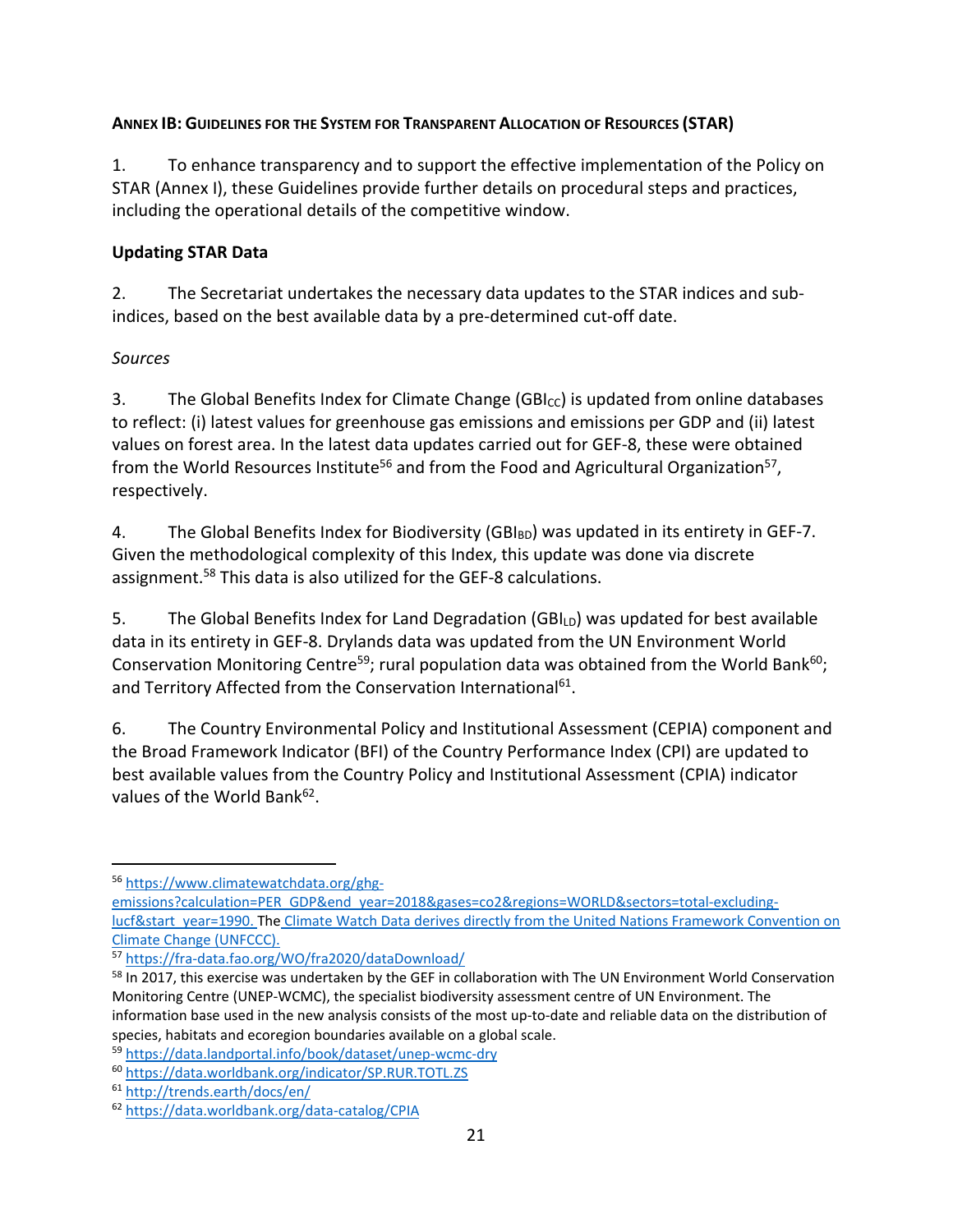7. The Project Portfolio Performance Index component is updated from; (i) project implementation reports from the GEF Portal $63$ , and (ii) terminal evaluation reports from the Independent Evaluation Office<sup>64</sup>.

8. The GDP Index (GDPI) is updated to the most recent values from the World Bank<sup>65</sup>.

# *Protocols for Missing Data*

9. The Secretariat has applied different protocols consistently at the sub-index level where countries are missing specific values, since the introduction of STAR in 2010. Missing amounts for GDP per capita and rural population are filled in by the closest available data point to the reference year. Where data is not available, UN country profile data on either rural or urban population for the nearest available year is used. Missing values for the World Bank CPIA datasets are filled in by the closest available data point to the reference year. Where data is not available, the minimum values of the respective category are filled in, apart from SIDS or LDCs, which are given the average score of the category. Missing PIR and TER scores are filled in using the average national project score of all countries for the respective index. Missing values on carbon intensity for the relevant years are filled in using the closest available data point to the reference year for non-SIDS countries, and by the minimum value of the respective dataset for SIDS countries.

10. For other datasets, the Secretariat has not yet encountered missing values. In the event that missing data for these variables become a challenge in future STAR updates, the Secretariat will devise protocols accordingly, and reflect those protocols in subsequent versions of these Guidelines.

11. All of the above protocols will be revisited in each replenishment cycle to take into account contemporary changes in available datasets.

# *Quality Control*

12. The Secretariat implements a series of quality control procedures to ensure rigorous STAR calculations and database management:

- a) data is inputted and cross‐checked across STAR team members, including ensuring that any missing data points are correctly filled in according to the protocols described above;
- b) each index calculation is carried out independently across multiple team members and reconciled accordingly to avoid errors at all levels of index construction;

<sup>63</sup> https://gefportal.worldbank.org/

<sup>64</sup> https://www.gefieo.org/data‐ratings

<sup>65</sup> https://data.worldbank.org/indicator/NY.GDP.PCAP.CD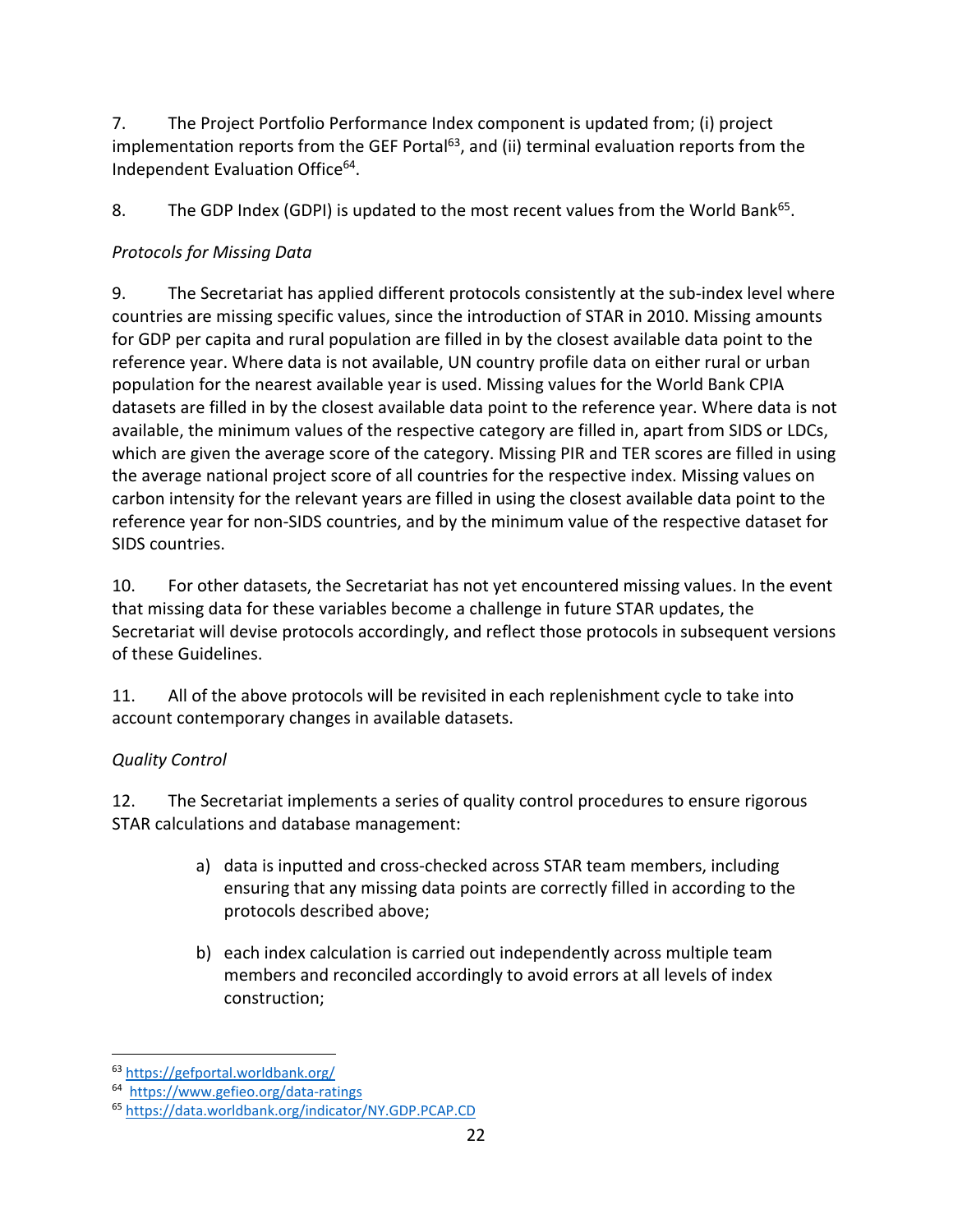- c) country allocations are independently simulated across multiple team members and reconciled accordingly to avoid errors in simulation; and
- d) STAR simulations have been additionally automated through R programming.

13. As STAR databases and equations become increasingly complex, the GEF will continue to adopt the needed protocols to maintain rigorous quality control. Internal documents on process manuals will be continually updated to reflect changing needs and requirements.

# **Communication and Information Disclosure**

# *Ensuring Timely Access to Information Regarding STAR Across the GEF Partnership*

14. The Secretariat aims to publicly disclose STAR Country Allocations at the onset of the relevant GEF replenishment period. This is done through the GEF website and via email to relevant stakeholders across the GEF Partnership.

# *Data That Is Restricted from Public Access*

15. As much as possible, the STAR databases utilize publicly available information. At present, there is only one dataset that is restricted from public access. As one of the three highlevel indices of the STAR, the Country Performance Index (CPI) is a proxy for performance, comprising three sub-indices – proxies for (i) actual performance from GEF projects, (ii) commitment to put in place environmental policy and institutional frameworks, and (iii) governance and financial management. The CPI component of the STAR is a critical counter‐ balance to the GBI, itself a broad proxy for the potential to generate global environmental benefits from the resource perspective.

16. Data for the latter two sub-indices of the Country Performance Index are obtained from the Country Policy and Institutional Assessment (CPIA) indicators values of the World Bank. Data for IDA countries are publicly available; however, data for IBRD countries are obtained confidentially from the World Bank.

17. When the GEF's first performance‐based allocation system (the Resource Allocation Framework or the RAF) was approved in 2005, the GEF Council agreed to the use of CPIA indicators for both IDA and IBRD countries (both groups being eligible in the GEF), with the agreement that the IBRD CPIA indicators will not be publicly disclosed. Paragraph 27 of GEF/C.26/02/Rev.01, *Technical Note on the GEF Resource Allocation Framework66* states that "[t]he…Performance Index…and its components will not be disclosed for any country until the World Bank, in accordance with its rules and procedures, can allow CPIA data to be publicly disclosed for all GEF‐eligible countries".

<sup>66</sup> GEF/C.26/02/Rev.01, *Technical Note on the GEF Resource Allocation Framework*, http://www.thegef.org/council‐ meeting‐documents/technical‐note‐gef‐resource‐allocation‐framework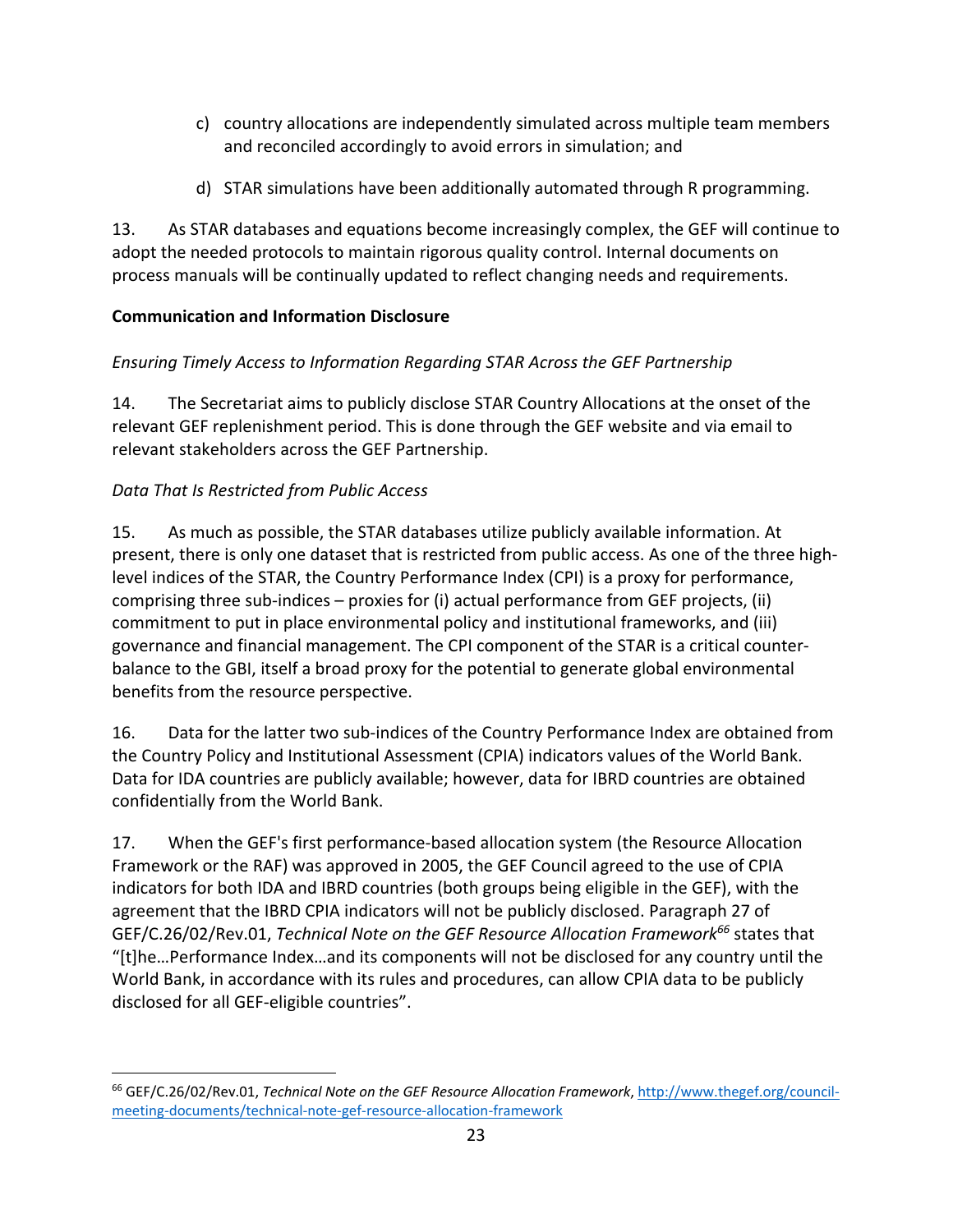### *Notifying Countries of Their Remaining STAR Allocations*

18. Throughout the relevant replenishment period, countries can view their STAR allocations, current utilizations, and remaining amounts via the GEF's IT platform. This information is also available publicly via the country profiles on the GEF website<sup>67</sup>.

19. The Secretariat sends a formal notification to all countries 18 months before the end of the relevant replenishment period reminding them that they have twelve months to formally submit all their project concepts for consideration and potential funding during that replenishment period. Countries are expected to present project concepts to the full value of their STAR country allocations no later than six months before the end of the replenishment period.

#### **Monitoring and Reporting**

20. The Secretariat tracks and reports to the Council on countries' utilization of their STAR allocations, as well as countries' use of flexibility. The Country Profile section of the GEF website shows country allocations and utilization based on the latest funding decisions by the Council and the CEO.

21. Under full flexibility, the Secretariat will expand the capture and reporting of the OECD-DAC Rio Markers to include those specific to Biodiversity and Desertification and report these twice a year in the Corporate Scorecard on the relevant shares of financing (both principal and significant) related to these thematic areas.

<sup>67</sup> http://www.thegef.org/country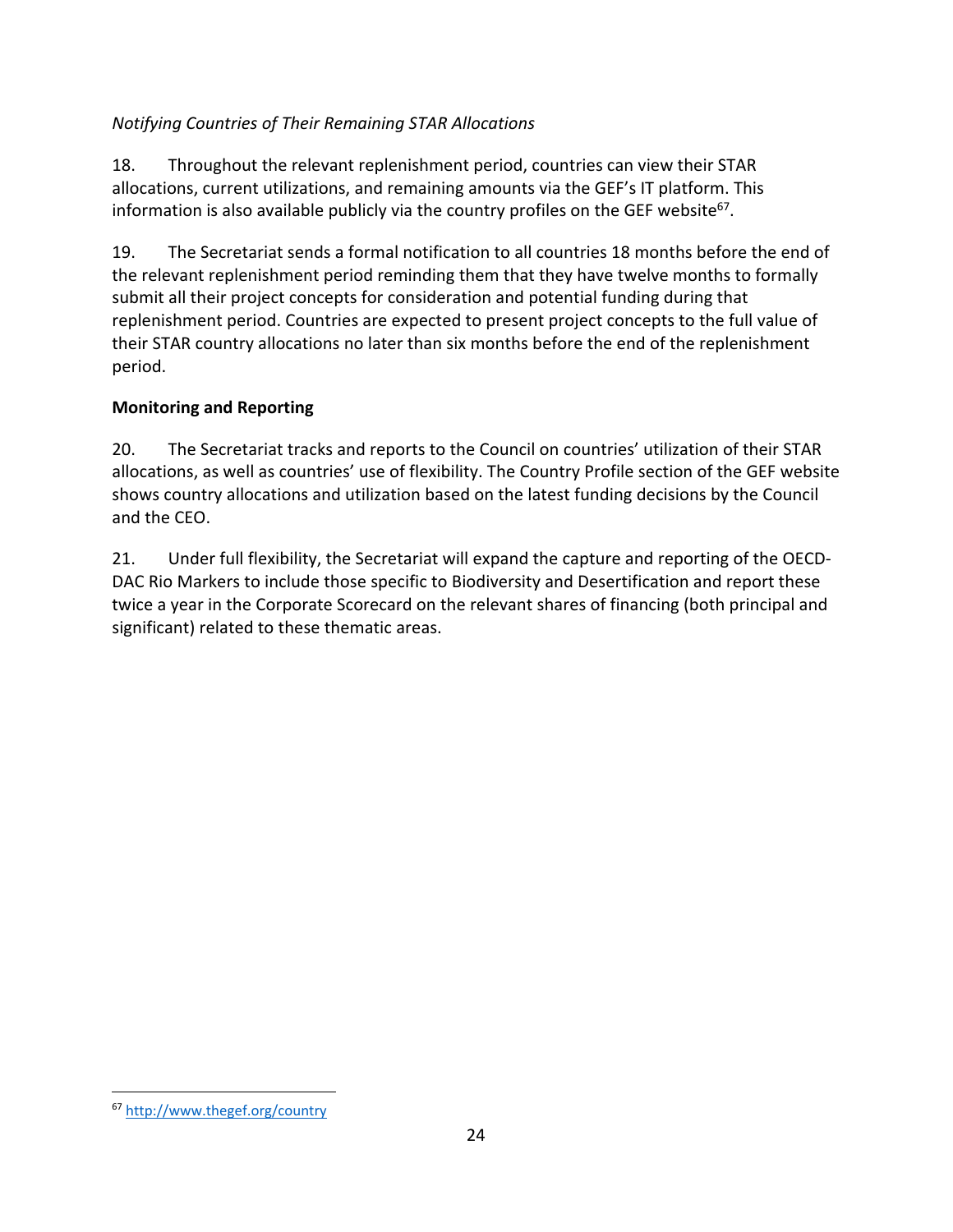#### **ANNEX IC: OPERATIONAL GUIDELINES FOR THE COMPETITIVE WINDOW**

#### **Introduction**

1. Participants to the eighth replenishment of the GEF Trust Fund (GEF‐8) supported the creation of a competitive window in STAR. This window will amount to 8 percent of the STAR Allocation of the 5 top GEF-8 STAR recipient countries.<sup>68</sup> This window will have a thematic focus to encourage country‐driven investments that enhance domestic policy coherence while reflecting the national policy landscape and aligning with other national GEF programming. $69$ 

2. Based on the experience of other competitive windows operated in the GEF, this Annex articulates the operational guidance for this competitive window. This guidance aims to maximize the potential for achieving the specified outcomes, including the process and options for the selected countries to participate. Further technical details will come in the subsequent Call for Proposals for the programming of these funds. The Secretariat will finalize the Call for Proposals, screen submitted concepts, and invite the full development of projects proposals for approval following the regular GEF project review and approval cycle.

#### **Implementation Modalities**

#### *Background and rationale*

3. One of the core principles of the STAR allocation system is that it should continue to adequately serve all recipient countries, catering appropriately to different needs, capabilities and contexts that evolve over time. One of the ways this manifests itself is in the continued focus on the respective shares of GEF resources that are provided to LDCs and SIDS. Another consideration is the share of resources that flows to countries with higher capacities.

4. In this context, participants to the eighth replenishment discussed the introduction of a small competitive window for the top 5 STAR recipient countries (excluding any SIDS or LDCs), with 8% of their individual STAR allocations put into a competitive pool that they could all access. This will enable the potential for the selected countries to achieve higher impact, capturing more resources than they would otherwise have received with full individual allocations.

5. The competitive pool will be used by these countries for country-driven investments enhancing policy coherence, which is an important programming objective of GEF‐8. Improving coherence within the set of national policies relevant to the global environment can considerably increase both national and global environmental benefits. Improved policy coherence can also greatly enhance domestic resource flows towards the investment required to achieve critical environmental goals and eliminate perverse incentives that conflict with

<sup>&</sup>lt;sup>68</sup> The final country list for this competitive window will be confirmed in the GEF-8 STAR allocations, which will be published on July 1<sup>st</sup> 2022.

<sup>69</sup> GEF/R.08/32, *Revised Policy Recommendations*, https://www.thegef.org/sites/default/files/documents/2022‐ 04/GEF\_R.08\_32\_Revised\_Policy\_Recommendations.pdf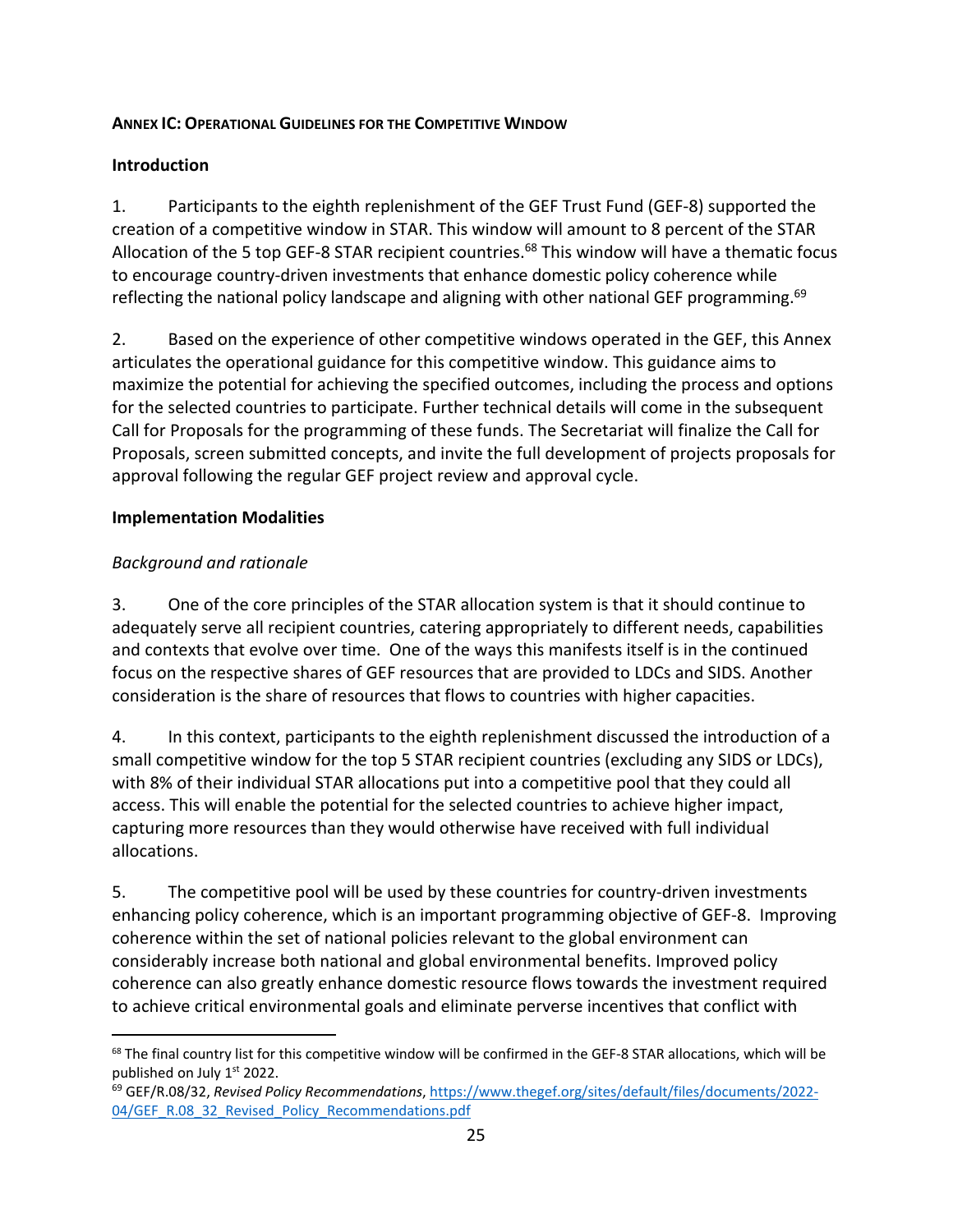nature conservation efforts. Domestic policy coherence is an essential component of maximizing the benefits of GEF investments, and in the sustainability of those benefits. This small competitive window will be used in the GEF‐8 STAR for a series of country‐driven projects that positively impacts on domestic policy coherence in the selected group of high‐impact countries.

### *Eligibility*

6. Proposals must meet the following criteria to be eligible for the competitive window financing:

- a) Country: all top 5 GEF-8 STAR recipient countries (excluding any SIDS or LDCs)<sup>70</sup> are eligible to benefit from this competitive window;
- b) Agency: the GEF will accept proposals submitted by Partner Agencies as described in the Guidelines of Project and Cycle Policy<sup>71</sup>;
- c) Modality: medium‐sized projects, full‐sized projects and programs;
- d) Theme: the competitive pool will aim at encouraging country‐driven investments that enhance domestic policy coherence while reflecting the national policy landscape;
- e) Aligning with other national GEF programming.  $72$

#### *Resources*

7. Based on the most recent GEF-8 Resource Allocation Table,<sup>73</sup> the total initial envelope of the competitive window is expected to be approximately US\$37 million, drawn from 8% of the top 5 STAR recipient countries individual STAR allocations.<sup>74</sup> The actual programming will be determined based on demand and alignment with GEF‐8 programming objectives.

*Ceilings*

<sup>&</sup>lt;sup>70</sup> The final country list for this competitive window will be confirmed by the GEF-8 STAR allocations, which will be published on July 1st 2022.

<sup>71</sup> GEF/C.59/Inf.03, *Guidelines on the Project and Program Cycle Policy (2020 Update),* https://www.thegef.org/council-meeting-documents/guidelines-project-and-program-cycle-policy-2020-update <sup>72</sup> GEF/R.08/32, *Revised Policy Recommendations*, https://www.thegef.org/sites/default/files/documents/2022‐ 04/GEF\_R.08\_32\_Revised\_Policy\_Recommendations.pdf

<sup>73</sup> GEF/C.62/03, *Summary of Negotiations of the Eighth Replenishment of the GEF Trust Fund*

 $74$  The final country list for this competitive window will be confirmed in the GEF-8 STAR allocations, which will be published on July 1<sup>st</sup> 2022.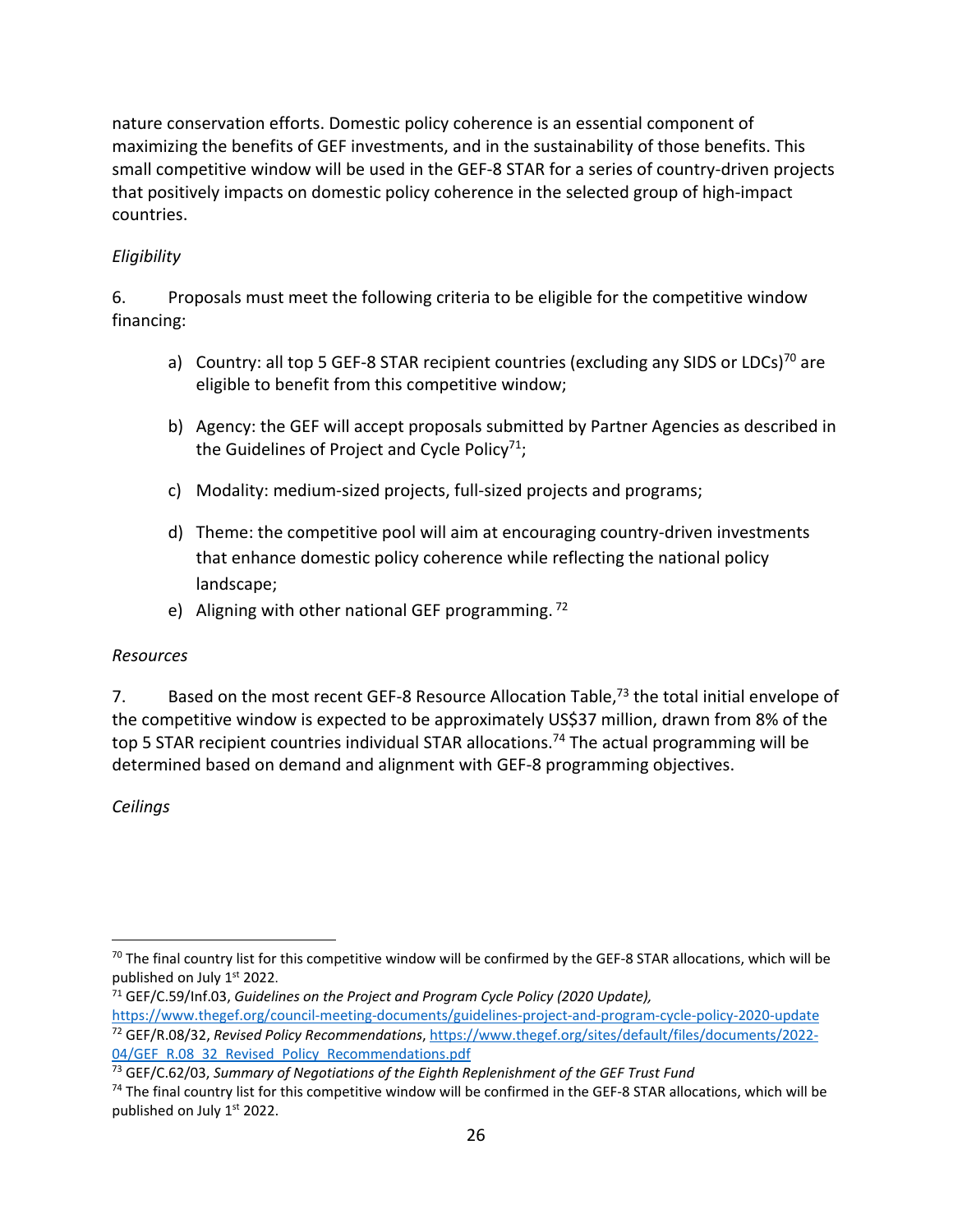8. According to the lessons learned from other competitive windows<sup>75</sup> and programming experience in the GEF, a ceiling structure of US\$9 million per country will be put into place, to ensure equitable access across the competitive cohort. This means a single country can receive maximum US\$9 million from this competitive window.

### *Calls for Proposals*

9. In GEF‐8, a Call for Proposals will be published in November 2023 and be considered in the June 2024 Work Program for the 66<sup>th</sup> Council meeting (see prospective details in Table 1). If there are sufficient resources left after the first call, the Secretariat will schedule a second Call for Proposals.

# *Application Modality*

10. In line with other GEF competitive windows such as the Challenge Program for Adaptation Innovation and Non‐grant Instruments, the competitive window of GEF‐8 STAR builds on a pre‐selection process and then a formal project review process which follows the GEF Project and Program Cycle Policy and Guidelines<sup>76</sup>. The pre-selection process aims at identifying and prioritizing suitable projects and programs for admissions in the formal project cycle, so that the number and size of the proposals entering the formal cycle matches the funds that are available. After the pre‐selection screening, the positively screened projects will be invited to formally submit projects to the GEF Portal and be reviewed by the Secretariat.

11. Agencies, in consultation with countries, can submit candidate concepts to the GEF Secretariat. The Secretariat will apply the selection criteria (which will be disclosed in the Call for Proposals), including considerations of balance amongst countries and agencies. The Secretariat will then identify those that are invited to be developed further for approval by the GEF Council (full‐sized project or program), or by the CEO under delegated authority (medium‐ sized project).

12. Due to limited resources, pre-screening results do not guarantee funding; therefore, the pre‐selection of a concept is not a guarantee for admission into the competitive window. However, the outcome of the pre‐selection process does not preclude any given Agency from submitting a fully‐fledged proposal for consideration of admission into the regular work program, financed by the countries' individual STAR allocations.

<sup>75</sup> GEF/LDCF.SCCF.29/Inf.04/Rev.01, *Progress Report on the Challenge Program for Adaptation Innovation under the Special Climate Change Fund and the Least Developed Countries Fund*, https://www.thegef.org/sites/default/files/council‐meeting‐

documents/EN\_GEF.LDCF\_.SCCF\_.29\_Inf.04\_Rev.01\_Challenge%20%20Program%20Progress%20Report.pdf; *Sixth Call for Proposals, GEF‐7 Non‐Grant Instrument Program*, https://www.thegef.org/sites/default/files/2021‐ 12/GEF\_NGI\_program\_sixth\_call\_proposals.pdf

<sup>76</sup> GEF/C.59/Inf.03, *Guidelines on the Project and Program Cycle Policy (2020 Update),* https://www.thegef.org/council‐meeting‐documents/guidelines‐project‐and‐program‐cycle‐policy‐2020‐update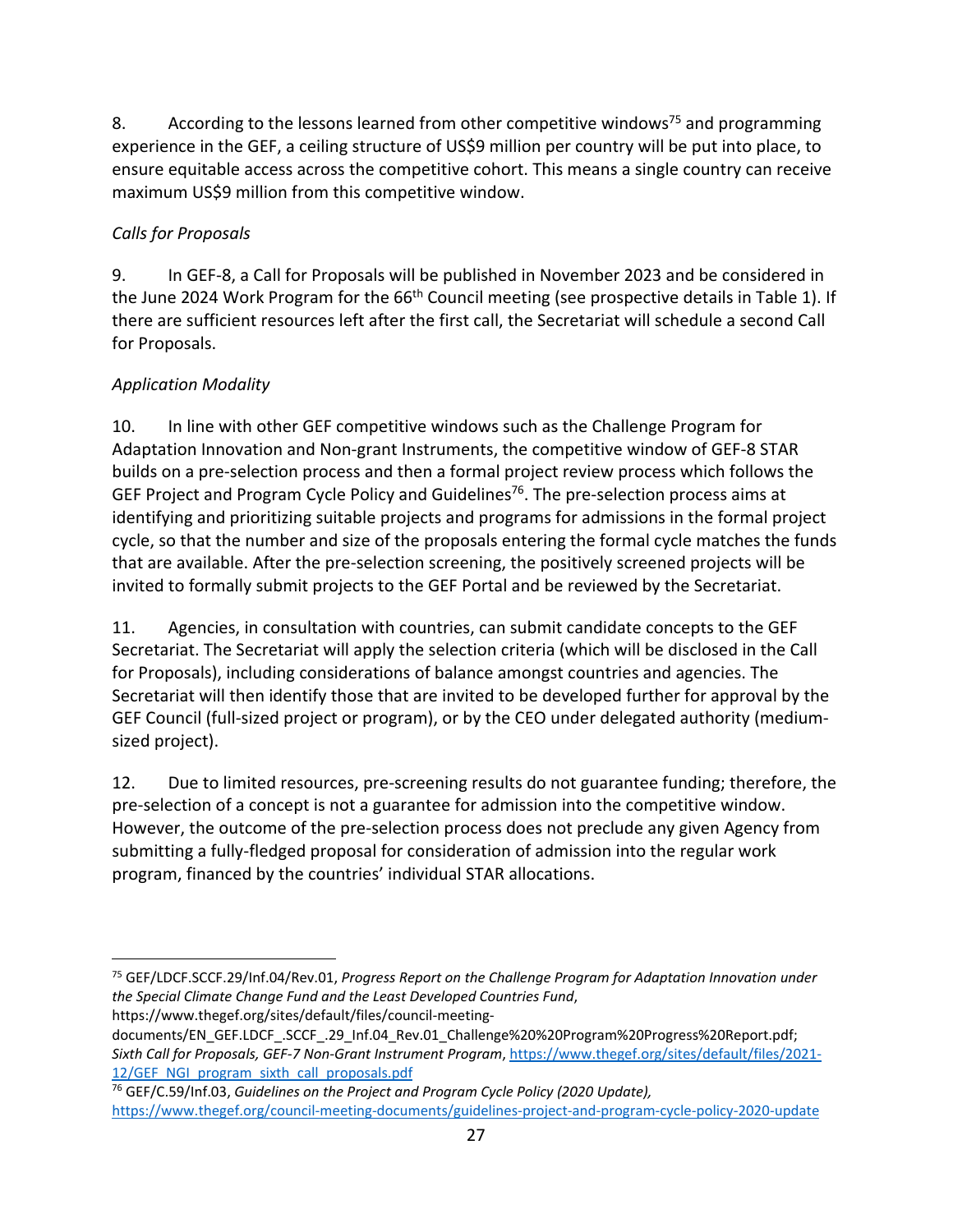13. All concepts submitted for pre-selection will be screened by the GEF Secretariat. A preselection committee of external experts<sup>77</sup> will provide additional (non-binding) reviews and comments.

14. For each project, an overview on whether the project fits to the GEF‐8 programming priorities, eligibility, and the selection criteria<sup>78</sup> will be provided. A score will be assigned to the project based on a matrix of criteria and the top‐ranked projects will be invited to submit official project documents, following the GEF Project and Program Cycle Policy and Guidelines.<sup>79</sup>

15. The GEF Secretariat will conduct the official project review process based on the selection criteria disclosed in the Call for Proposals, which we propose to publish in November 2023, ahead of the June 2024 Work Program (see Table 1 below for the detailed prospective timeline).

16. If selected, projects will be submitted for approval and subsequent funding by the competitive window. If not selected, GEF Secretariat will send feedback to projects through the GEF portal with an explanation of refusal.

17. During the final six months of the GEF‐8 Replenishment period (by December 2025), any unused resources in the competitive window will be made available to eligible projects and programs for any recipient country at the CEO's discretion, as reflected in paragraph 17 of the STAR Policy with respect to the last six months of the cycle.

 $77$  The committee will be selected and disclosed when the calls for proposals are launched.  $78$  Ibid.

<sup>79</sup> GEF/C.59/Inf.03, *Guidelines on the Project and Program Cycle Policy (2020 Update),* https://www.thegef.org/council‐meeting‐documents/guidelines‐project‐and‐program‐cycle‐policy‐2020‐update